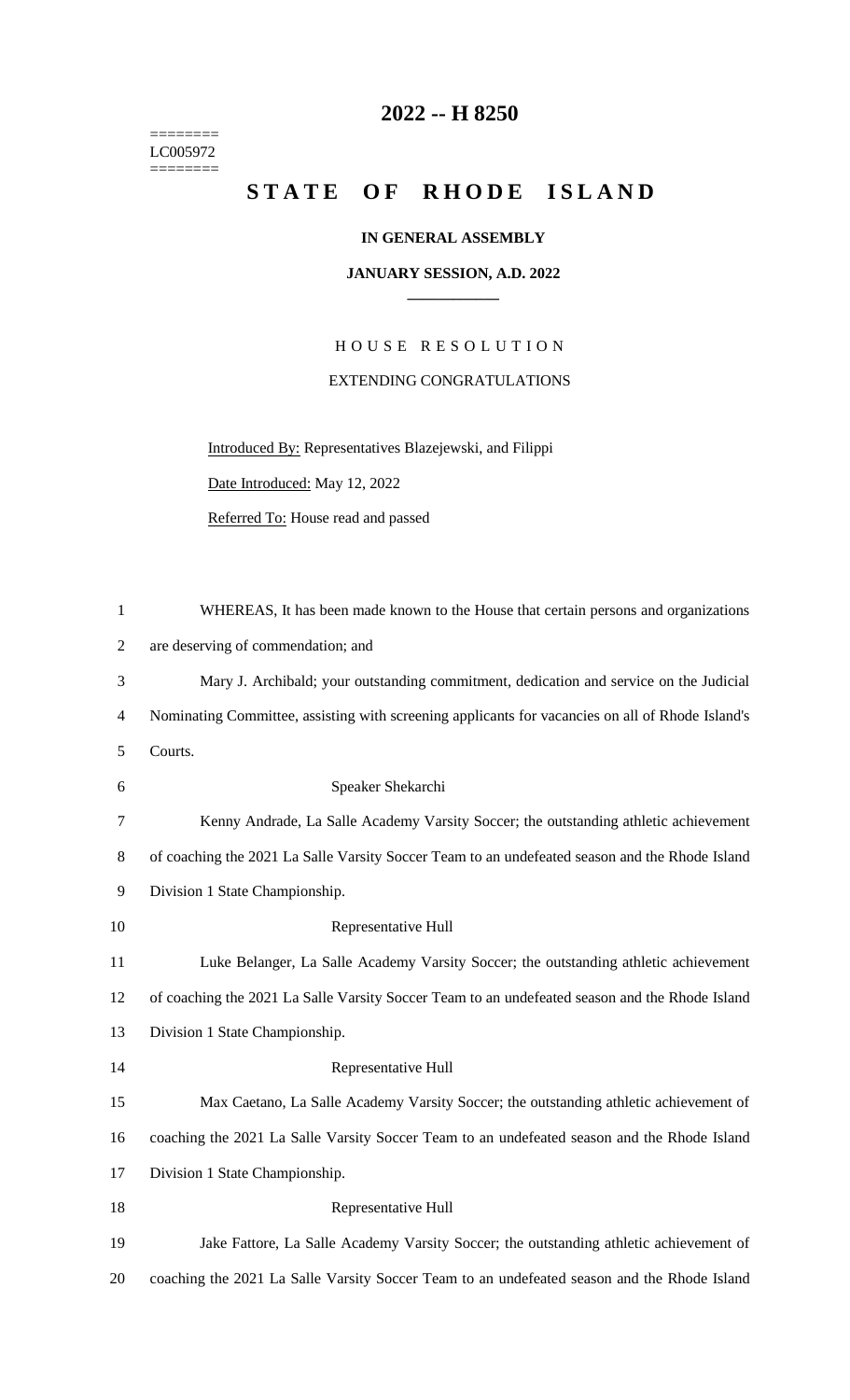| $\mathbf{1}$   | Division 1 State Championship.                                                                 |
|----------------|------------------------------------------------------------------------------------------------|
| $\overline{2}$ | Representative Hull                                                                            |
| 3              | Dante Figueira, La Salle Academy Varsity Soccer; the outstanding athletic achievement          |
| $\overline{4}$ | of coaching the 2021 La Salle Varsity Soccer Team to an undefeated season and the Rhode Island |
| 5              | Division 1 State Championship.                                                                 |
| 6              | Representative Hull                                                                            |
| 7              | Michael Hofstetter, La Salle Academy Varsity Soccer; the outstanding athletic                  |
| 8              | achievement of coaching the 2021 La Salle Varsity Soccer Team to an undefeated season and the  |
| 9              | Rhode Island Division 1 State Championship.                                                    |
| 10             | Representative Hull                                                                            |
| 11             | Noah Perullo, La Salle Academy Varsity Soccer; the outstanding athletic achievement of         |
| 12             | coaching the 2021 La Salle Varsity Soccer Team to an undefeated season and the Rhode Island    |
| 13             | Division 1 State Championship.                                                                 |
| 14             | Representative Hull                                                                            |
| 15             | Ryan Ragosta, La Salle Academy Varsity Soccer; the outstanding athletic achievement of         |
| 16             | coaching the 2021 La Salle Varsity Soccer Team to an undefeated season and the Rhode Island    |
| 17             | Division 1 State Championship.                                                                 |
| 18             | Representative Hull                                                                            |
| 19             | David Rivera, La Salle Academy Varsity Soccer; the outstanding athletic achievement of         |
| 20             | coaching the 2021 La Salle Varsity Soccer Team to an undefeated season and the Rhode Island    |
| 21             | Division 1 State Championship.                                                                 |
| 22             | Representative Hull                                                                            |
| 23             | Connor Walsh, La Salle Academy Varsity Soccer; the outstanding athletic achievement            |
| 24             | of coaching the 2021 La Salle Varsity Soccer Team to an undefeated season and the Rhode Island |
| 25             | Division 1 State Championship.                                                                 |
| 26             | Representative Hull                                                                            |
| 27             | Jubril Bamgbala, La Salle Academy Varsity Soccer; the outstanding athletic achievement         |
| 28             | of coaching the 2021 La Salle Varsity Soccer Team to an undefeated season and the Rhode Island |
| 29             | Division 1 State Championship.                                                                 |
| 30             | Representative Hull                                                                            |
| 31             | Julien Benevides, La Salle Academy Varsity Soccer; the outstanding athletic                    |
| 32             | achievement of coaching the 2021 La Salle Varsity Soccer Team to an undefeated season and the  |
| 33             | Rhode Island Division 1 State Championship.                                                    |
| 34             | Representative Hull                                                                            |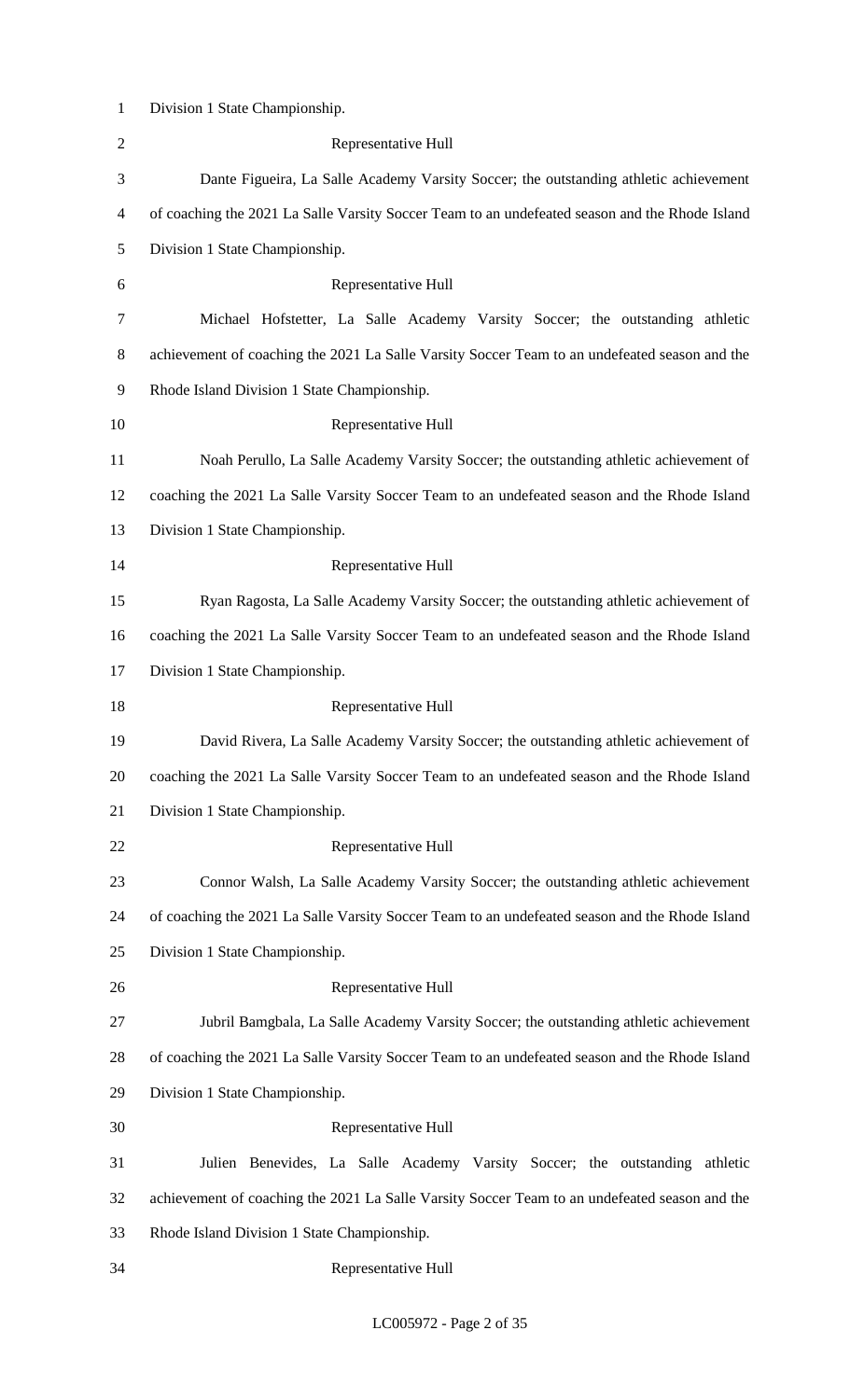| $\mathbf{1}$   | Giancarlos Cante, La Salle Academy Varsity Soccer; the outstanding athletic                    |
|----------------|------------------------------------------------------------------------------------------------|
| $\overline{2}$ | achievement of coaching the 2021 La Salle Varsity Soccer Team to an undefeated season and the  |
| 3              | Rhode Island Division 1 State Championship.                                                    |
| $\overline{4}$ | Representative Hull                                                                            |
| 5              | Tyler Cardeal, La Salle Academy Varsity Soccer; the outstanding athletic achievement of        |
| 6              | coaching the 2021 La Salle Varsity Soccer Team to an undefeated season and the Rhode Island    |
| $\overline{7}$ | Division 1 State Championship.                                                                 |
| 8              | Representative Hull                                                                            |
| 9              | Garrett Clare, La Salle Academy Varsity Soccer; the outstanding athletic achievement of        |
| 10             | coaching the 2021 La Salle Varsity Soccer Team to an undefeated season and the Rhode Island    |
| 11             | Division 1 State Championship.                                                                 |
| 12             | Representative Hull                                                                            |
| 13             | Joseph Kelly, La Salle Academy Varsity Soccer; the outstanding athletic achievement of         |
| 14             | coaching the 2021 La Salle Varsity Soccer Team to an undefeated season and the Rhode Island    |
| 15             | Division 1 State Championship.                                                                 |
| 16             | Representative Hull                                                                            |
| 17             | Ethan Morris, La Salle Academy Varsity Soccer; the outstanding athletic achievement of         |
| 18             | coaching the 2021 La Salle Varsity Soccer Team to an undefeated season and the Rhode Island    |
| 19             | Division 1 State Championship.                                                                 |
| 20             | Representative Hull                                                                            |
| 21             | Jonathan Penco, La Salle Academy Varsity Soccer; the outstanding athletic achievement          |
| 22             | of coaching the 2021 La Salle Varsity Soccer Team to an undefeated season and the Rhode Island |
| 23             | Division 1 State Championship.                                                                 |
| 24             | Representative Hull                                                                            |
| 25             | Eoin Stansfield, La Salle Academy Varsity Soccer; the outstanding athletic achievement         |
| 26             | of coaching the 2021 La Salle Varsity Soccer Team to an undefeated season and the Rhode Island |
| 27             | Division 1 State Championship.                                                                 |
| 28             | Representative Hull                                                                            |
| 29             | Edgar Barillas, La Salle Academy Varsity Soccer; the outstanding athletic achievement          |
| 30             | of coaching the 2021 La Salle Varsity Soccer Team to an undefeated season and the Rhode Island |
| 31             | Division 1 State Championship.                                                                 |
| 32             | Representative Hull                                                                            |
| 33             | Andrew Bradley, La Salle Academy Varsity Soccer; the outstanding athletic achievement          |
| 34             | of coaching the 2021 La Salle Varsity Soccer Team to an undefeated season and the Rhode Island |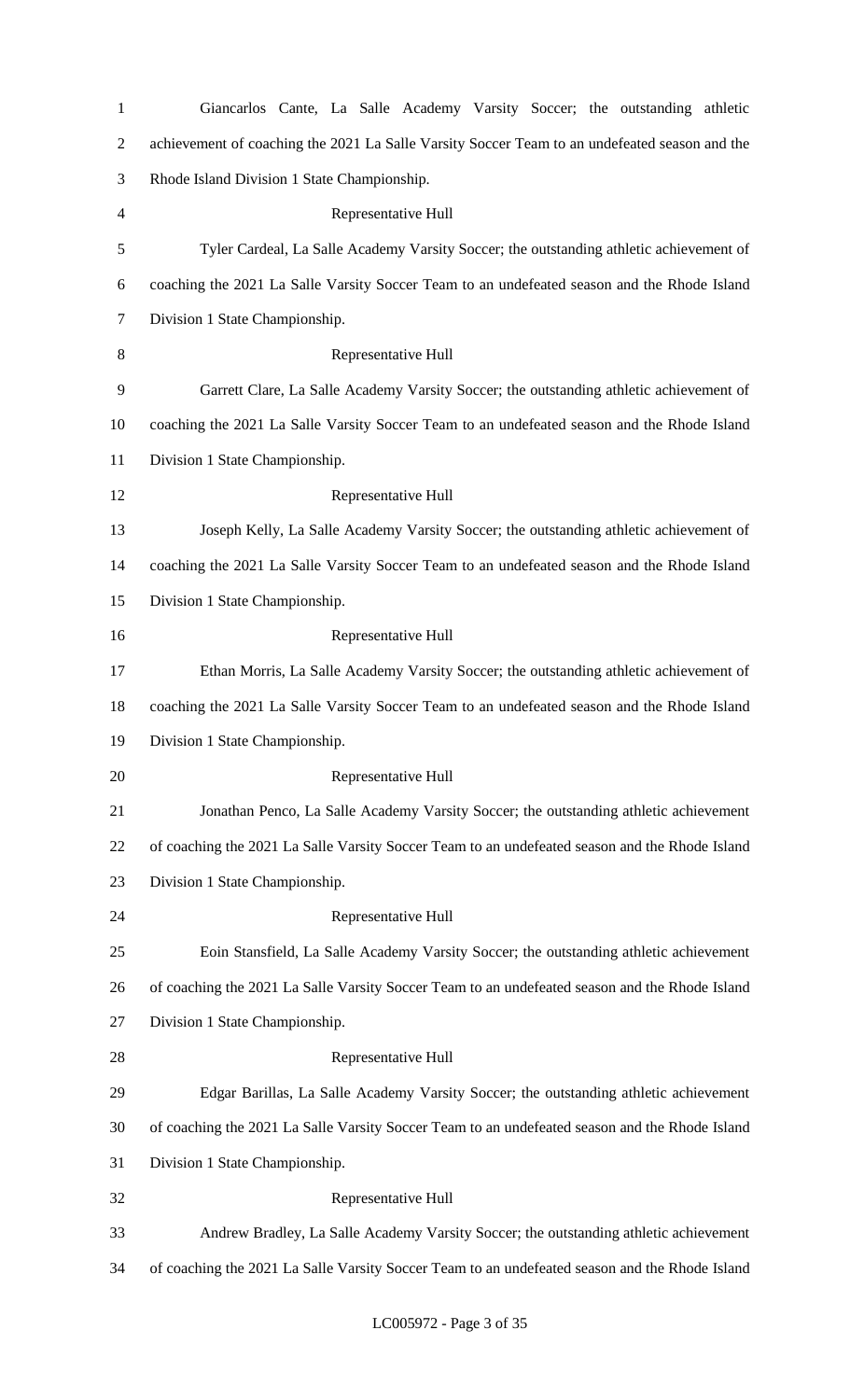| $\mathbf{1}$   | Division 1 State Championship.                                                                 |
|----------------|------------------------------------------------------------------------------------------------|
| $\mathbf{2}$   | Representative Hull                                                                            |
| 3              | Evan Conceicao, La Salle Academy Varsity Soccer; the outstanding athletic achievement          |
| $\overline{4}$ | of coaching the 2021 La Salle Varsity Soccer Team to an undefeated season and the Rhode Island |
| 5              | Division 1 State Championship.                                                                 |
| 6              | Representative Hull                                                                            |
| 7              | Maxwell Jackson, La Salle Academy Varsity Soccer; the outstanding athletic                     |
| 8              | achievement of coaching the 2021 La Salle Varsity Soccer Team to an undefeated season and the  |
| 9              | Rhode Island Division 1 State Championship.                                                    |
| 10             | Representative Hull                                                                            |
| 11             | Moises Morales, La Salle Academy Varsity Soccer; the outstanding athletic achievement          |
| 12             | of coaching the 2021 La Salle Varsity Soccer Team to an undefeated season and the Rhode Island |
| 13             | Division 1 State Championship.                                                                 |
| 14             | Representative Hull                                                                            |
| 15             | Alessio Scanapieco, La Salle Academy Varsity Soccer; the outstanding athletic                  |
| 16             | achievement of coaching the 2021 La Salle Varsity Soccer Team to an undefeated season and the  |
| 17             | Rhode Island Division 1 State Championship.                                                    |
| 18             | Representative Hull                                                                            |
| 19             | Samuel Whitney, La Salle Academy Varsity Soccer; the outstanding athletic achievement          |
| 20             | of coaching the 2021 La Salle Varsity Soccer Team to an undefeated season and the Rhode Island |
| 21             | Division 1 State Championship.                                                                 |
| 22             | Representative Hull                                                                            |
| 23             | Alex Ciotti, La Salle Academy Varsity Soccer; the outstanding athletic achievement of          |
| 24             | coaching the 2021 La Salle Varsity Soccer Team to an undefeated season and the Rhode Island    |
| 25             | Division 1 State Championship.                                                                 |
| 26             | Representative Hull                                                                            |
| 27             | John Rodehorst, La Salle Academy Varsity Soccer; the outstanding athletic achievement          |
| 28             | of coaching the 2021 La Salle Varsity Soccer Team to an undefeated season and the Rhode Island |
| 29             | Division 1 State Championship.                                                                 |
| 30             | Representative Hull                                                                            |
| 31             | Br. Dennis Malloy, President, La Salle Academy Varsity Soccer; the outstanding athletic        |
| 32             | achievement of coaching the 2021 La Salle Varsity Soccer Team to an undefeated season and the  |
| 33             |                                                                                                |
|                | Rhode Island Division 1 State Championship.                                                    |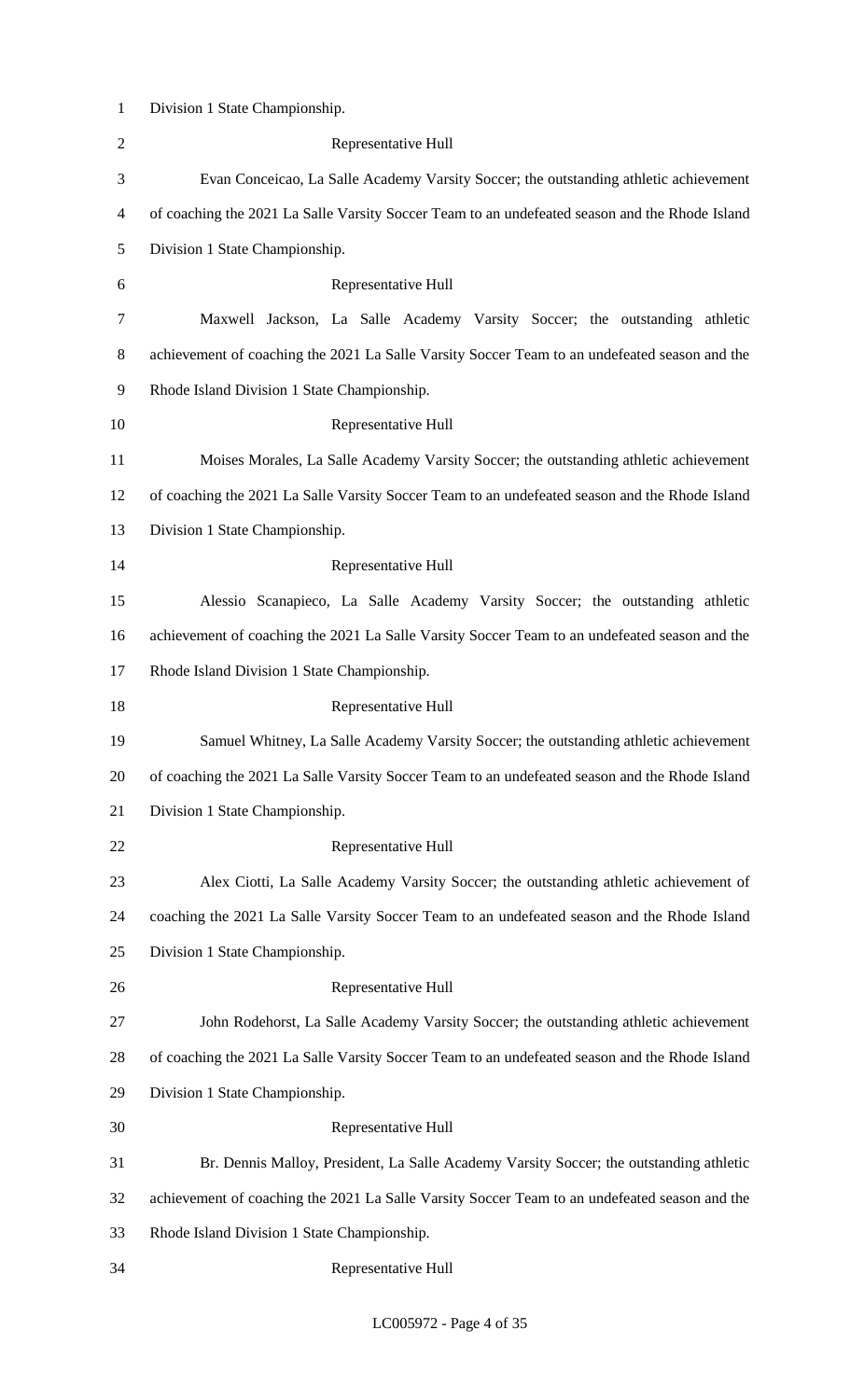| $\mathbf{1}$   | Donald Kavanagh, Principal, La Salle Academy Varsity Soccer; the outstanding athletic                      |
|----------------|------------------------------------------------------------------------------------------------------------|
| $\overline{c}$ | achievement of coaching the 2021 La Salle Varsity Soccer Team to an undefeated season and the              |
| 3              | Rhode Island Division 1 State Championship.                                                                |
| 4              | Representative Hull                                                                                        |
| 5              | Vincent McGinn, Athletic Administrator, La Salle Academy Varsity Soccer; the                               |
| 6              | outstanding athletic achievement of coaching the 2021 La Salle Varsity Soccer Team to an                   |
| 7              | undefeated season and the Rhode Island Division 1 State Championship.                                      |
| 8              | Representative Hull                                                                                        |
| 9              | Emma Ofner, A T/ Assistant A.D., La Salle Academy Varsity Soccer; the outstanding                          |
| 10             | athletic achievement of coaching the 2021 La Salle Varsity Soccer Team to an undefeated season             |
| 11             | and the Rhode Island Division 1 State Championship.                                                        |
| 12             | Representative Hull                                                                                        |
| 13             | Mary LeBlanc, Town Clerk, Westerly, Rhode Island, the joyous and momentous                                 |
| 14             | occasion and prestigious honor of being sworn in as Westerly Town Clerk on May 2, 2022.                    |
| 15             | Representative Azzinaro                                                                                    |
| 16             | McKenzie<br>Amaral, Greenbush Elementary School; the outstanding<br>academic                               |
| 17             | achievement of your successful completion of the 4 <sup>th</sup> grade at Greenbush Elementary School and  |
| 18             | the celebration of your "Moving up Ceremony" on June 15, 2022.                                             |
| 19             | Representative Serpa                                                                                       |
| 20             | Emely Barrios Alarcon, Greenbush Elementary School; the outstanding academic                               |
| 21             | achievement of your successful completion of the 4 <sup>th</sup> grade at Greenbush Elementary School and  |
| 22             | the celebration of your "Moving up Ceremony" on June 15, 2022.                                             |
| 23             | Representative Serpa                                                                                       |
| 24             | Molly Bishop, Greenbush Elementary School; the outstanding academic achievement of                         |
| 25             | your successful completion of the 4 <sup>th</sup> grade at Greenbush Elementary School and the celebration |
| 26             | of your "Moving up Ceremony" on June 15, 2022.                                                             |
| 27             | Representative Serpa                                                                                       |
| 28             | Griffin Black, Greenbush Elementary School; the outstanding academic achievement of                        |
| 29             | your successful completion of the 4 <sup>th</sup> grade at Greenbush Elementary School and the celebration |
| 30             | of your "Moving up Ceremony" on June 15, 2022.                                                             |
| 31             | Representative Serpa                                                                                       |
| 32             | Brielle Carley, Greenbush Elementary School; the outstanding academic achievement of                       |
| 33             | your successful completion of the 4 <sup>th</sup> grade at Greenbush Elementary School and the celebration |
| 34             | of your "Moving up Ceremony" on June 15, 2022.                                                             |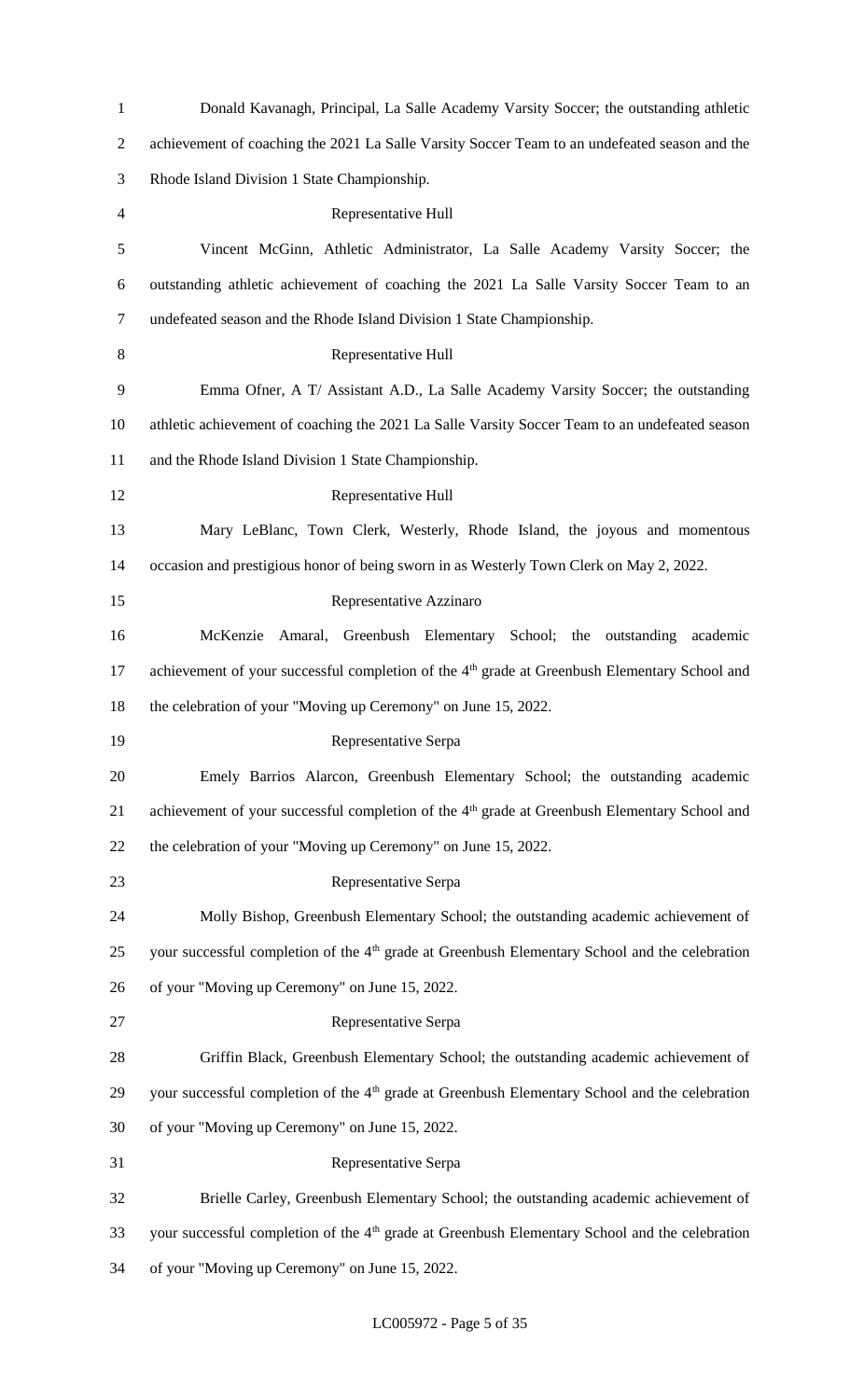| $\mathbf{1}$   | Representative Serpa                                                                                       |
|----------------|------------------------------------------------------------------------------------------------------------|
| $\mathbf{2}$   | Jordan Comella, Greenbush Elementary School; the outstanding academic achievement                          |
| 3              | of your successful completion of the 4 <sup>th</sup> grade at Greenbush Elementary School and the          |
| $\overline{4}$ | celebration of your "Moving up Ceremony" on June 15, 2022.                                                 |
| 5              | Representative Serpa                                                                                       |
| 6              | Elias Denton, Greenbush Elementary School; the outstanding academic achievement of                         |
| $\tau$         | your successful completion of the 4 <sup>th</sup> grade at Greenbush Elementary School and the celebration |
| $8\,$          | of your "Moving up Ceremony" on June 15, 2022.                                                             |
| 9              | Representative Serpa                                                                                       |
| 10             | Nathan Dickerson, Greenbush Elementary School; the outstanding academic achievement                        |
| 11             | of your successful completion of the 4 <sup>th</sup> grade at Greenbush Elementary School and the          |
| 12             | celebration of your "Moving up Ceremony" on June 15, 2022.                                                 |
| 13             | Representative Serpa                                                                                       |
| 14             | Brysin Downey, Greenbush Elementary School; the outstanding academic achievement                           |
| 15             | of your successful completion of the 4 <sup>th</sup> grade at Greenbush Elementary School and the          |
| 16             | celebration of your "Moving up Ceremony" on June 15, 2022.                                                 |
| 17             | Representative Serpa                                                                                       |
| 18             | Jaxon Emison, Greenbush Elementary School; the outstanding academic achievement of                         |
| 19             | your successful completion of the 4 <sup>th</sup> grade at Greenbush Elementary School and the celebration |
| 20             | of your "Moving up Ceremony" on June 15, 2022.                                                             |
| 21             | Representative Serpa                                                                                       |
| 22             | Adam Flor, Greenbush Elementary School; the outstanding academic achievement of                            |
| 23             | your successful completion of the 4 <sup>th</sup> grade at Greenbush Elementary School and the celebration |
| 24             | of your "Moving up Ceremony" on June 15, 2022.                                                             |
| 25             | Representative Serpa                                                                                       |
| 26             | Caleb Foreman, Greenbush Elementary School; the outstanding academic achievement of                        |
| 27             | your successful completion of the 4 <sup>th</sup> grade at Greenbush Elementary School and the celebration |
| 28             | of your "Moving up Ceremony" on June 15, 2022.                                                             |
| 29             | Representative Serpa                                                                                       |
| 30             | Lisandra Granillo Cardenas, Greenbush Elementary School; the outstanding academic                          |
| 31             | achievement of your successful completion of the 4 <sup>th</sup> grade at Greenbush Elementary School and  |
| 32             | the celebration of your "Moving up Ceremony" on June 15, 2022.                                             |
| 33             | Representative Serpa                                                                                       |
| 34             | Kourtney Guy, Greenbush Elementary School; the outstanding academic achievement of                         |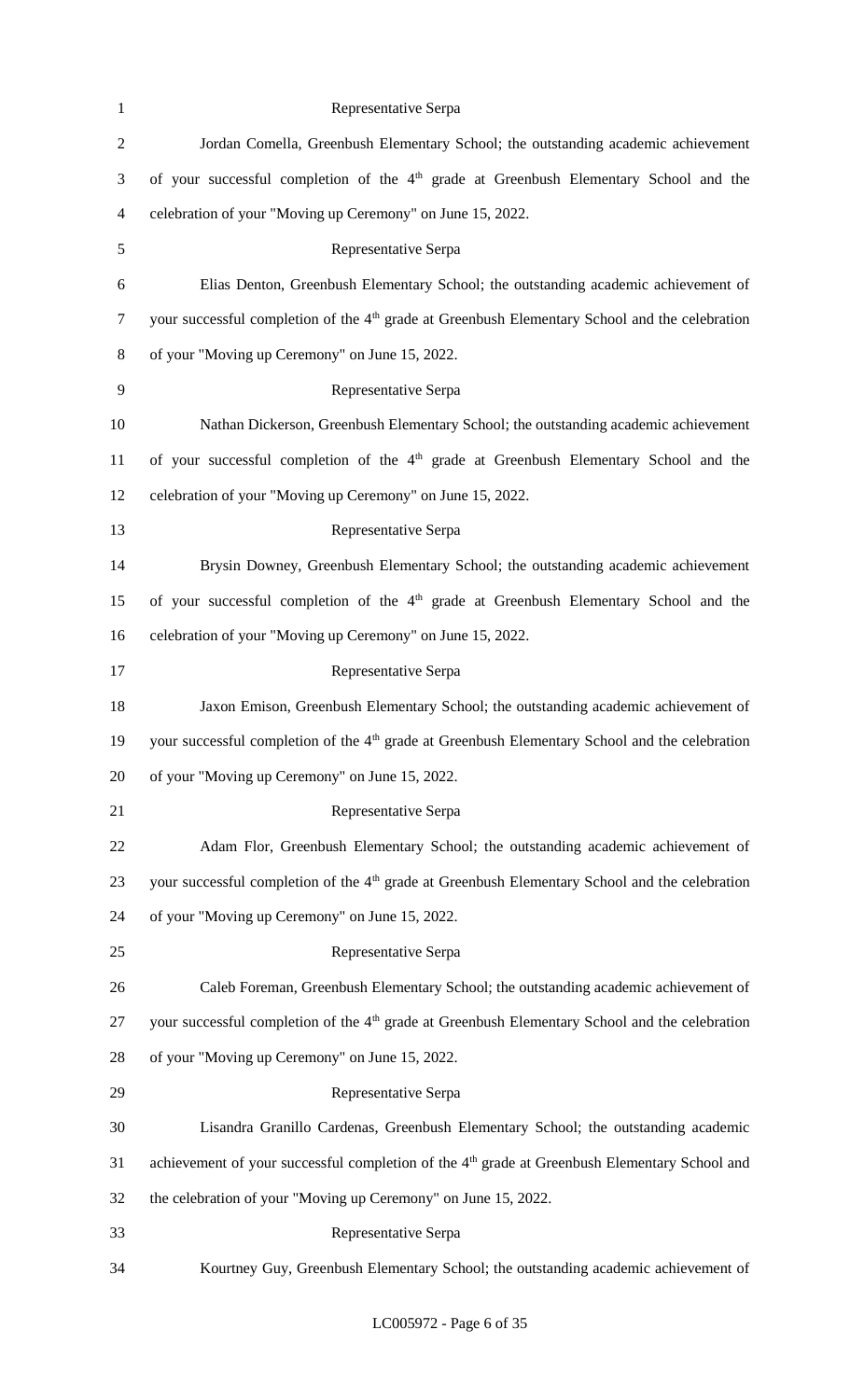| $\mathbf{1}$   | your successful completion of the 4 <sup>th</sup> grade at Greenbush Elementary School and the celebration |
|----------------|------------------------------------------------------------------------------------------------------------|
| $\overline{2}$ | of your "Moving up Ceremony" on June 15, 2022.                                                             |
| 3              | Representative Serpa                                                                                       |
| 4              | Joshua Heanue, Greenbush Elementary School; the outstanding academic achievement of                        |
| 5              | your successful completion of the 4 <sup>th</sup> grade at Greenbush Elementary School and the celebration |
| 6              | of your "Moving up Ceremony" on June 15, 2022.                                                             |
| 7              | Representative Serpa                                                                                       |
| $8\,$          | Isaac Martinez, Greenbush Elementary School; the outstanding academic achievement of                       |
| 9              | your successful completion of the 4 <sup>th</sup> grade at Greenbush Elementary School and the celebration |
| 10             | of your "Moving up Ceremony" on June 15, 2022.                                                             |
| 11             | Representative Serpa                                                                                       |
| 12             | Trent McNally, Greenbush Elementary School; the outstanding academic achievement of                        |
| 13             | your successful completion of the 4 <sup>th</sup> grade at Greenbush Elementary School and the celebration |
| 14             | of your "Moving up Ceremony" on June 15, 2022.                                                             |
| 15             | Representative Serpa                                                                                       |
| 16             | Mia Milburn, Greenbush Elementary School; the outstanding academic achievement of                          |
| 17             | your successful completion of the 4 <sup>th</sup> grade at Greenbush Elementary School and the celebration |
| 18             | of your "Moving up Ceremony" on June 15, 2022.                                                             |
| 19             | Representative Serpa                                                                                       |
| 20             | Liam Parry, Greenbush Elementary School; the outstanding academic achievement of                           |
| 21             | your successful completion of the 4 <sup>th</sup> grade at Greenbush Elementary School and the celebration |
| 22             | of your "Moving up Ceremony" on June 15, 2022.                                                             |
| 23             | Representative Serpa                                                                                       |
| 24             | Emma Pruneau, Greenbush Elementary School; the outstanding academic achievement of                         |
| 25             | your successful completion of the 4 <sup>th</sup> grade at Greenbush Elementary School and the celebration |
| 26             | of your "Moving up Ceremony" on June 15, 2022.                                                             |
| 27             | Representative Serpa                                                                                       |
| 28             | Melissa Rodriguez, Greenbush Elementary School; the outstanding academic                                   |
| 29             | achievement of your successful completion of the 4 <sup>th</sup> grade at Greenbush Elementary School and  |
| 30             | the celebration of your "Moving up Ceremony" on June 15, 2022.                                             |
| 31             | Representative Serpa                                                                                       |
| 32             | Siady Rodriguez, Greenbush Elementary School; the outstanding academic achievement                         |
| 33             | of your successful completion of the 4 <sup>th</sup> grade at Greenbush Elementary School and the          |
| 34             | celebration of your "Moving up Ceremony" on June 15, 2022.                                                 |

### LC005972 - Page 7 of 35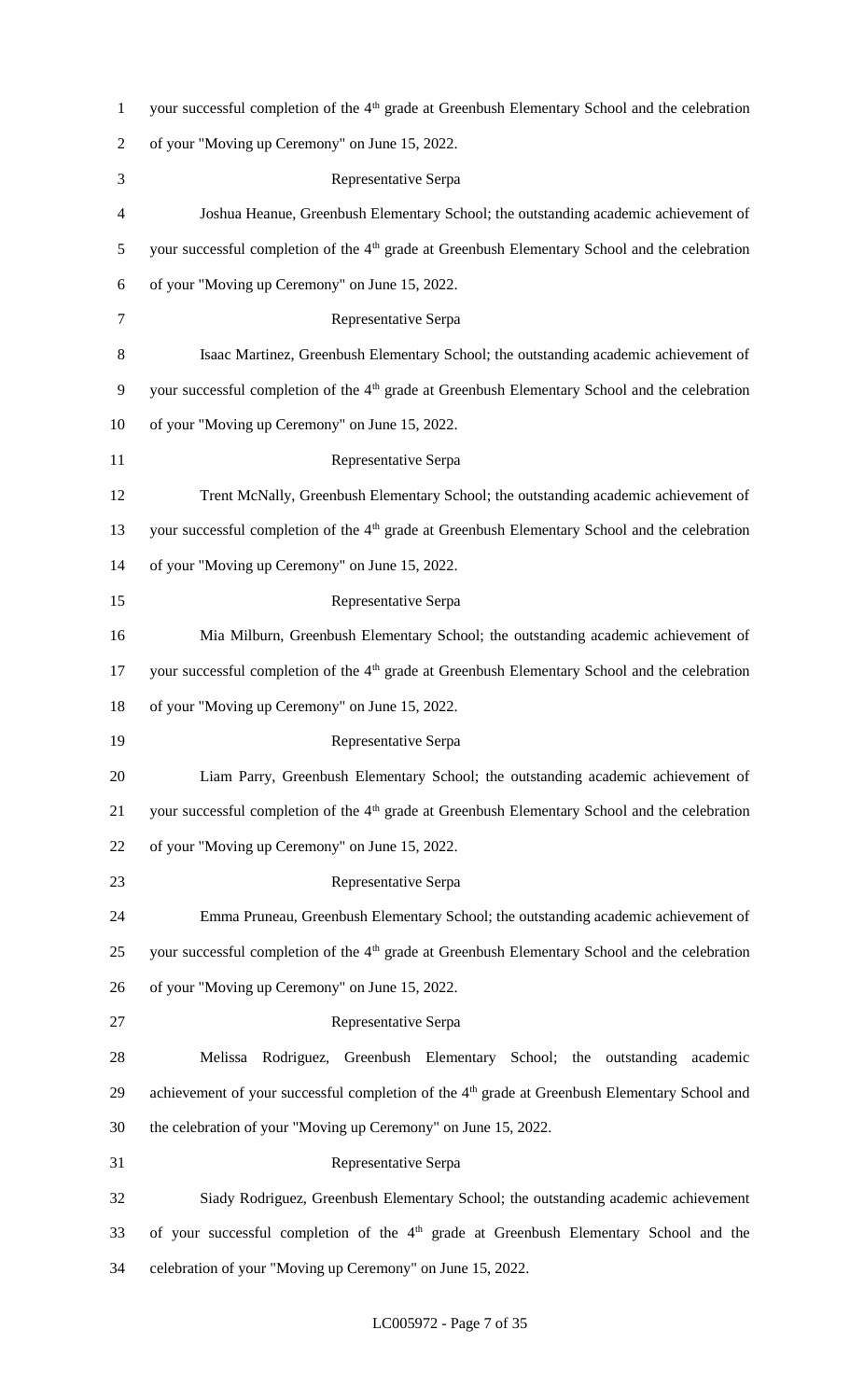| $\mathbf{1}$             | Representative Serpa                                                                                       |
|--------------------------|------------------------------------------------------------------------------------------------------------|
| $\mathbf{2}$             | Willow Rutkowski, Greenbush Elementary School; the outstanding academic                                    |
| 3                        | achievement of your successful completion of the 4 <sup>th</sup> grade at Greenbush Elementary School and  |
| $\overline{\mathcal{A}}$ | the celebration of your "Moving up Ceremony" on June 15, 2022.                                             |
| 5                        | Representative Serpa                                                                                       |
| 6                        | Arianna Sauvageau, Greenbush Elementary School; the outstanding academic                                   |
| $\tau$                   | achievement of your successful completion of the 4 <sup>th</sup> grade at Greenbush Elementary School and  |
| $8\,$                    | the celebration of your "Moving up Ceremony" on June 15, 2022.                                             |
| 9                        | Representative Serpa                                                                                       |
| 10                       | Landyn Siedzik, Greenbush Elementary School; the outstanding academic achievement                          |
| 11                       | of your successful completion of the 4 <sup>th</sup> grade at Greenbush Elementary School and the          |
| 12                       | celebration of your "Moving up Ceremony" on June 15, 2022.                                                 |
| 13                       | Representative Serpa                                                                                       |
| 14                       | Simpson, Greenbush Elementary School; the outstanding<br>Kennedy<br>academic                               |
| 15                       | achievement of your successful completion of the 4 <sup>th</sup> grade at Greenbush Elementary School and  |
| 16                       | the celebration of your "Moving up Ceremony" on June 15, 2022.                                             |
| 17                       | Representative Serpa                                                                                       |
| 18                       | Dean Armon, Greenbush Elementary School; the outstanding academic achievement of                           |
| 19                       | your successful completion of the 4 <sup>th</sup> grade at Greenbush Elementary School and the celebration |
| 20                       | of your "Moving up Ceremony" on June 15, 2022.                                                             |
| 21                       | Representative Serpa                                                                                       |
| 22                       | Logan Blanco, Greenbush Elementary School; the outstanding academic achievement of                         |
| 23                       | your successful completion of the 4 <sup>th</sup> grade at Greenbush Elementary School and the celebration |
| 24                       | of your "Moving up Ceremony" on June 15, 2022.                                                             |
| 25                       | Representative Serpa                                                                                       |
| 26                       | Alana Crayton, Greenbush Elementary School; the outstanding academic achievement of                        |
| 27                       | your successful completion of the 4 <sup>th</sup> grade at Greenbush Elementary School and the celebration |
| 28                       | of your "Moving up Ceremony" on June 15, 2022.                                                             |
| 29                       | Representative Serpa                                                                                       |
| 30                       | Savina Fantozzi, Greenbush Elementary School; the outstanding academic achievement                         |
| 31                       | of your successful completion of the 4 <sup>th</sup> grade at Greenbush Elementary School and the          |
| 32                       | celebration of your "Moving up Ceremony" on June 15, 2022.                                                 |
| 33                       | Representative Serpa                                                                                       |
| 34                       | Karina Fiske, Greenbush Elementary School; the outstanding academic achievement of                         |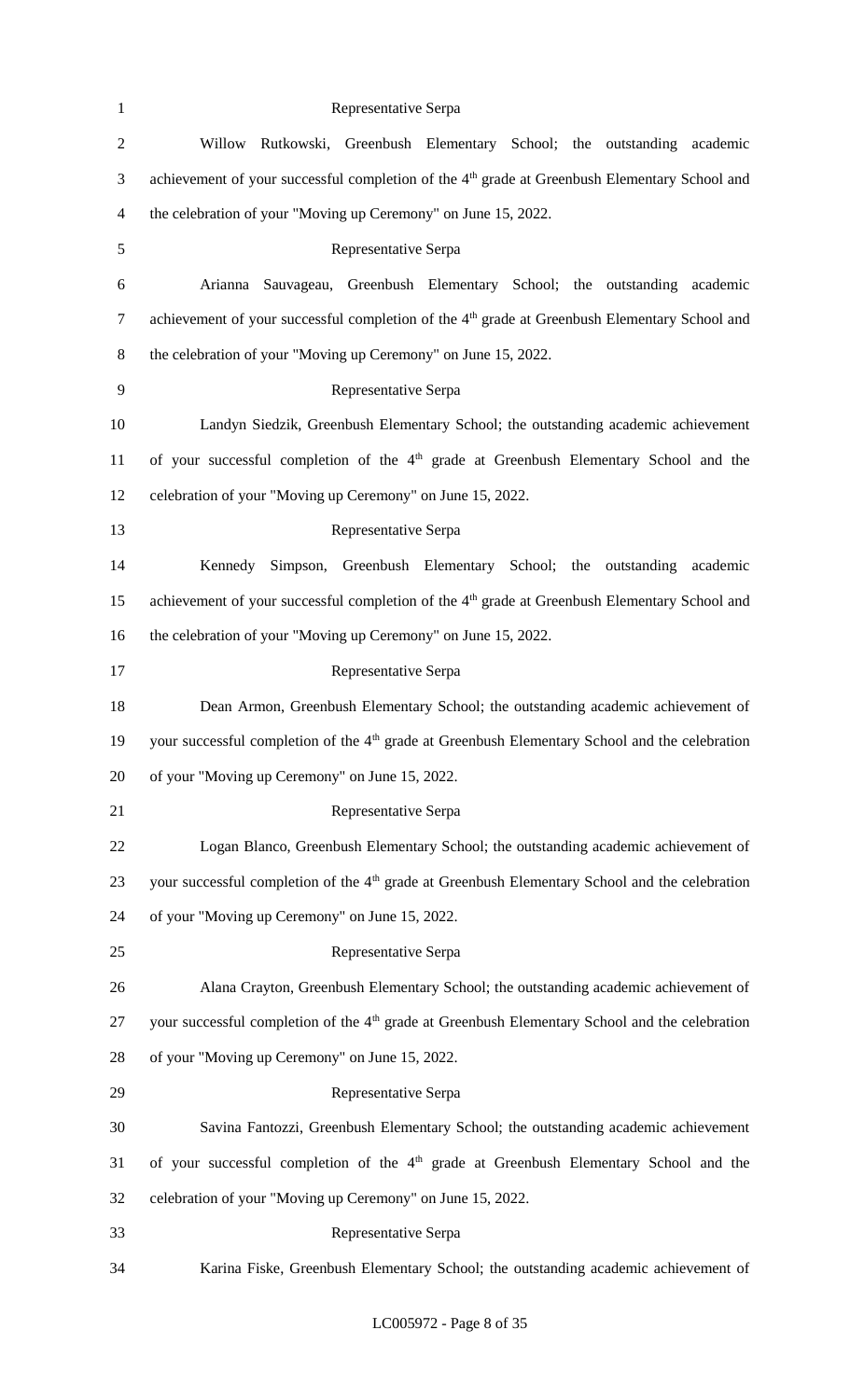| $\mathbf{1}$   | your successful completion of the 4 <sup>th</sup> grade at Greenbush Elementary School and the celebration |
|----------------|------------------------------------------------------------------------------------------------------------|
| $\overline{2}$ | of your "Moving up Ceremony" on June 15, 2022.                                                             |
| 3              | Representative Serpa                                                                                       |
| 4              | Angelo Gustafson, Greenbush Elementary School; the outstanding academic achievement                        |
| 5              | of your successful completion of the 4 <sup>th</sup> grade at Greenbush Elementary School and the          |
| 6              | celebration of your "Moving up Ceremony" on June 15, 2022.                                                 |
| $\tau$         | Representative Serpa                                                                                       |
| $8\,$          | Hairabedian, Greenbush Elementary School; the outstanding<br>Dante<br>academic                             |
| 9              | achievement of your successful completion of the 4 <sup>th</sup> grade at Greenbush Elementary School and  |
| 10             | the celebration of your "Moving up Ceremony" on June 15, 2022.                                             |
| 11             | Representative Serpa                                                                                       |
| 12             | Jade Houlihan, Greenbush Elementary School; the outstanding academic achievement of                        |
| 13             | your successful completion of the 4 <sup>th</sup> grade at Greenbush Elementary School and the celebration |
| 14             | of your "Moving up Ceremony" on June 15, 2022.                                                             |
| 15             | Representative Serpa                                                                                       |
| 16             | Lukas Iaci, Greenbush Elementary School; the outstanding academic achievement of                           |
| 17             | your successful completion of the 4 <sup>th</sup> grade at Greenbush Elementary School and the celebration |
| 18             | of your "Moving up Ceremony" on June 15, 2022.                                                             |
| 19             | Representative Serpa                                                                                       |
| 20             | James Jimenez, Greenbush Elementary School; the outstanding academic achievement of                        |
| 21             | your successful completion of the 4 <sup>th</sup> grade at Greenbush Elementary School and the celebration |
| 22             | of your "Moving up Ceremony" on June 15, 2022.                                                             |
| 23             | Representative Serpa                                                                                       |
| 24             | Jamie Jimenez, Greenbush Elementary School; the outstanding academic achievement of                        |
| 25             | your successful completion of the 4 <sup>th</sup> grade at Greenbush Elementary School and the celebration |
| 26             | of your "Moving up Ceremony" on June 15, 2022.                                                             |
| 27             | Representative Serpa                                                                                       |
| 28             | Egypt Johnson, Greenbush Elementary School; the outstanding academic achievement of                        |
| 29             | your successful completion of the 4 <sup>th</sup> grade at Greenbush Elementary School and the celebration |
| 30             | of your "Moving up Ceremony" on June 15, 2022.                                                             |
| 31             | Representative Serpa                                                                                       |
| 32             | Bryce Kue, Greenbush Elementary School; the outstanding academic achievement of                            |
| 33             | your successful completion of the 4 <sup>th</sup> grade at Greenbush Elementary School and the celebration |
| 34             | of your "Moving up Ceremony" on June 15, 2022.                                                             |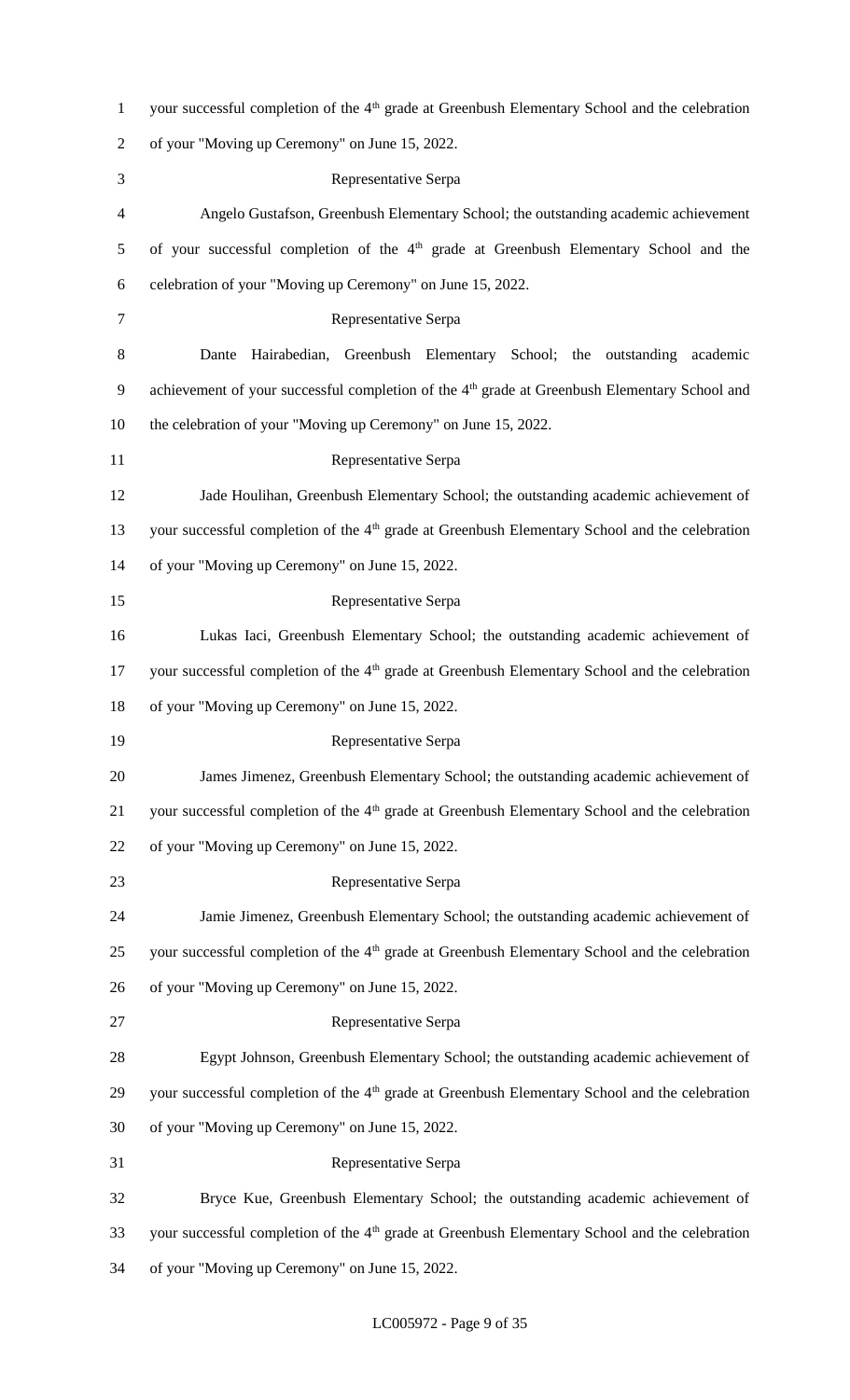| $\mathbf{1}$   | Representative Serpa                                                                                       |
|----------------|------------------------------------------------------------------------------------------------------------|
| $\sqrt{2}$     | Logan Kue, Greenbush Elementary School; the outstanding academic achievement of                            |
| $\mathfrak{Z}$ | your successful completion of the 4 <sup>th</sup> grade at Greenbush Elementary School and the celebration |
| 4              | of your "Moving up Ceremony" on June 15, 2022.                                                             |
| $\mathfrak{S}$ | Representative Serpa                                                                                       |
| 6              | Nova Laws, Greenbush Elementary School; the outstanding academic achievement of                            |
| $\tau$         | your successful completion of the 4 <sup>th</sup> grade at Greenbush Elementary School and the celebration |
| $8\,$          | of your "Moving up Ceremony" on June 15, 2022.                                                             |
| 9              | Representative Serpa                                                                                       |
| 10             | Emily Leahey, Greenbush Elementary School; the outstanding academic achievement of                         |
| 11             | your successful completion of the 4 <sup>th</sup> grade at Greenbush Elementary School and the celebration |
| 12             | of your "Moving up Ceremony" on June 15, 2022.                                                             |
| 13             | Representative Serpa                                                                                       |
| 14             | Camila Lopez Gil, Greenbush Elementary School; the outstanding academic achievement                        |
| 15             | of your successful completion of the 4 <sup>th</sup> grade at Greenbush Elementary School and the          |
| 16             | celebration of your "Moving up Ceremony" on June 15, 2022.                                                 |
| 17             | Representative Serpa                                                                                       |
| 18             | Jacob Matheu, Greenbush Elementary School; the outstanding academic achievement of                         |
| 19             | your successful completion of the 4 <sup>th</sup> grade at Greenbush Elementary School and the celebration |
| 20             | of your "Moving up Ceremony" on June 15, 2022.                                                             |
| 21             | Representative Serpa                                                                                       |
| 22             | Miranda Mwenye, Greenbush Elementary School; the outstanding academic achievement                          |
| 23             | of your successful completion of the 4 <sup>th</sup> grade at Greenbush Elementary School and the          |
| 24             | celebration of your "Moving up Ceremony" on June 15, 2022.                                                 |
| 25             | Representative Serpa                                                                                       |
| 26             | Jason Perry, Greenbush Elementary School; the outstanding academic achievement of                          |
| 27             | your successful completion of the 4 <sup>th</sup> grade at Greenbush Elementary School and the celebration |
| 28             | of your "Moving up Ceremony" on June 15, 2022.                                                             |
| 29             | Representative Serpa                                                                                       |
| 30             | Avrey Raposa, Greenbush Elementary School; the outstanding academic achievement of                         |
| 31             | your successful completion of the 4 <sup>th</sup> grade at Greenbush Elementary School and the celebration |
| 32             | of your "Moving up Ceremony" on June 15, 2022.                                                             |
| 33             | Representative Serpa                                                                                       |
| 34             | Isaiah Robinson, Greenbush Elementary School; the outstanding academic achievement                         |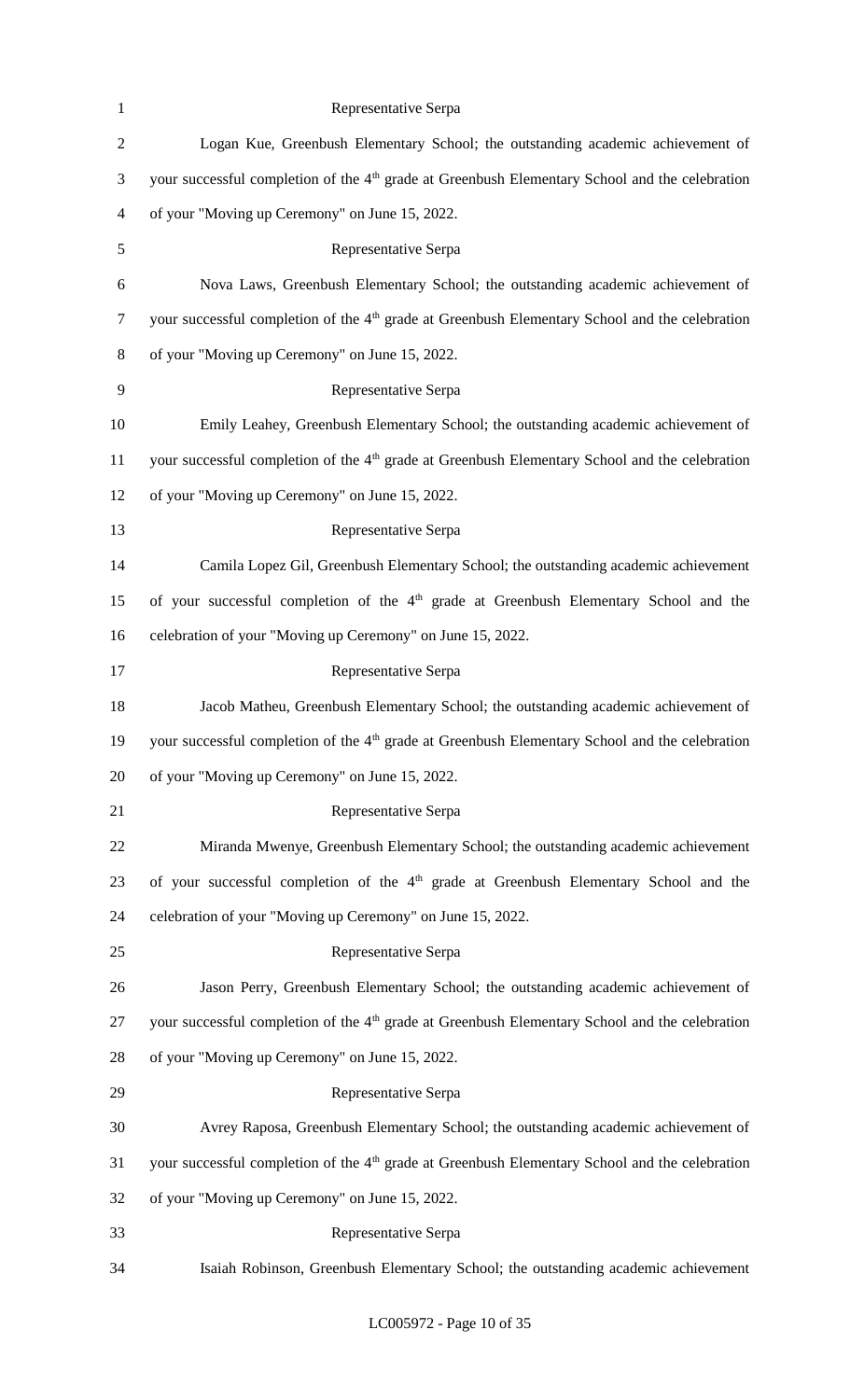| $\mathbf{1}$   | of your successful completion of the 4 <sup>th</sup> grade at Greenbush Elementary School and the          |
|----------------|------------------------------------------------------------------------------------------------------------|
| $\overline{2}$ | celebration of your "Moving up Ceremony" on June 15, 2022.                                                 |
| 3              | Representative Serpa                                                                                       |
| 4              | Ava Rodrigues, Greenbush Elementary School; the outstanding academic achievement of                        |
| 5              | your successful completion of the 4 <sup>th</sup> grade at Greenbush Elementary School and the celebration |
| 6              | of your "Moving up Ceremony" on June 15, 2022.                                                             |
| $\tau$         | Representative Serpa                                                                                       |
| $8\,$          | Brianna Ruggiero, Greenbush Elementary School; the outstanding academic achievement                        |
| 9              | of your successful completion of the 4 <sup>th</sup> grade at Greenbush Elementary School and the          |
| 10             | celebration of your "Moving up Ceremony" on June 15, 2022.                                                 |
| 11             | Representative Serpa                                                                                       |
| 12             | Ethan Sanzen, Greenbush Elementary School; the outstanding academic achievement of                         |
| 13             | your successful completion of the 4 <sup>th</sup> grade at Greenbush Elementary School and the celebration |
| 14             | of your "Moving up Ceremony" on June 15, 2022.                                                             |
| 15             | Representative Serpa                                                                                       |
| 16             | Randy Walker, Greenbush Elementary School; the outstanding academic achievement of                         |
| 17             | your successful completion of the 4 <sup>th</sup> grade at Greenbush Elementary School and the celebration |
| 18             | of your "Moving up Ceremony" on June 15, 2022.                                                             |
| 19             | Representative Serpa                                                                                       |
| 20             | Julien Michael Barr, Greenbush Elementary School; the outstanding academic                                 |
| 21             | achievement of your successful completion of the 4 <sup>th</sup> grade at Greenbush Elementary School and  |
| 22             | the celebration of your "Moving up Ceremony" on June 15, 2022.                                             |
| 23             | Representative Serpa                                                                                       |
| 24             | Maxx Charette, Greenbush Elementary School; the outstanding academic achievement of                        |
| 25             | your successful completion of the 4 <sup>th</sup> grade at Greenbush Elementary School and the celebration |
| 26             | of your "Moving up Ceremony" on June 15, 2022.                                                             |
| 27             | Representative Serpa                                                                                       |
| 28             | Choudhury, Greenbush Elementary School; the outstanding<br>Ariana<br>academic                              |
| 29             | achievement of your successful completion of the 4 <sup>th</sup> grade at Greenbush Elementary School and  |
| 30             | the celebration of your "Moving up Ceremony" on June 15, 2022.                                             |
| 31             | Representative Serpa                                                                                       |
| 32             | Sophia Colon, Greenbush Elementary School; the outstanding academic achievement of                         |
| 33             | your successful completion of the 4 <sup>th</sup> grade at Greenbush Elementary School and the celebration |
| 34             | of your "Moving up Ceremony" on June 15, 2022.                                                             |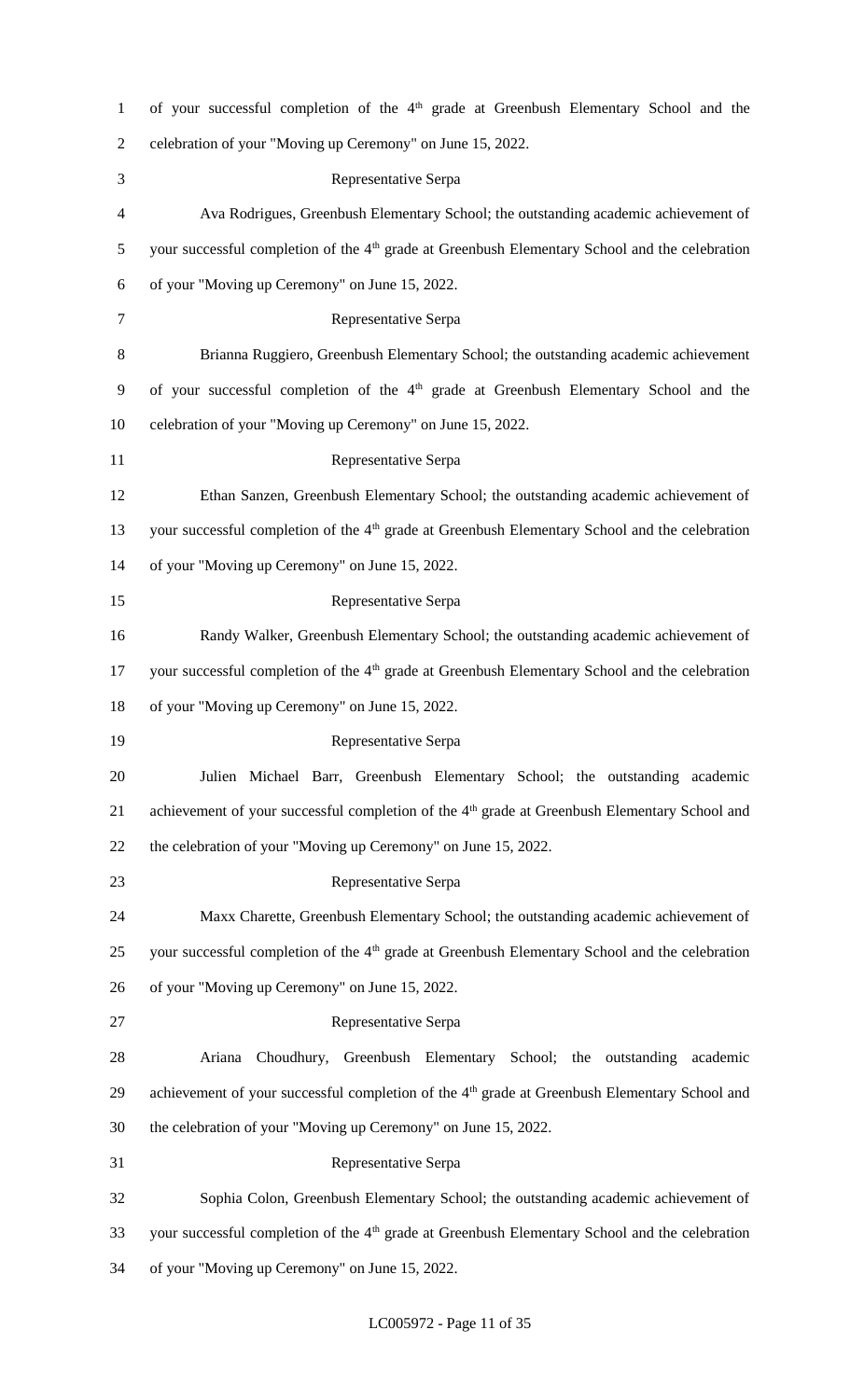| $\mathbf{1}$   | Representative Serpa                                                                                       |
|----------------|------------------------------------------------------------------------------------------------------------|
| $\mathbf{2}$   | Sophia Damiano, Greenbush Elementary School; the outstanding academic achievement                          |
| 3              | of your successful completion of the 4 <sup>th</sup> grade at Greenbush Elementary School and the          |
| $\overline{4}$ | celebration of your "Moving up Ceremony" on June 15, 2022.                                                 |
| 5              | Representative Serpa                                                                                       |
| 6              | Luca Engel, Greenbush Elementary School; the outstanding academic achievement of                           |
| $\tau$         | your successful completion of the 4 <sup>th</sup> grade at Greenbush Elementary School and the celebration |
| $8\,$          | of your "Moving up Ceremony" on June 15, 2022.                                                             |
| $\mathbf{9}$   | Representative Serpa                                                                                       |
| 10             | Janily Fernandez-Rivera, Greenbush Elementary School; the outstanding academic                             |
| 11             | achievement of your successful completion of the 4 <sup>th</sup> grade at Greenbush Elementary School and  |
| 12             | the celebration of your "Moving up Ceremony" on June 15, 2022.                                             |
| 13             | Representative Serpa                                                                                       |
| 14             | Mila Figueroa, Greenbush Elementary School; the outstanding academic achievement of                        |
| 15             | your successful completion of the 4 <sup>th</sup> grade at Greenbush Elementary School and the celebration |
| 16             | of your "Moving up Ceremony" on June 15, 2022.                                                             |
| 17             | Representative Serpa                                                                                       |
| 18             | Braylee Gallucci, Greenbush Elementary School; the outstanding academic achievement                        |
| 19             | of your successful completion of the 4 <sup>th</sup> grade at Greenbush Elementary School and the          |
| 20             | celebration of your "Moving up Ceremony" on June 15, 2022.                                                 |
| 21             | Representative Serpa                                                                                       |
| 22             | Gonsalves, Greenbush Elementary School; the outstanding<br>Matthew<br>academic                             |
| 23             | achievement of your successful completion of the 4 <sup>th</sup> grade at Greenbush Elementary School and  |
| 24             | the celebration of your "Moving up Ceremony" on June 15, 2022.                                             |
| 25             | Representative Serpa                                                                                       |
| 26             | Riley Gorman, Greenbush Elementary School; the outstanding academic achievement of                         |
| 27             | your successful completion of the 4 <sup>th</sup> grade at Greenbush Elementary School and the celebration |
| 28             | of your "Moving up Ceremony" on June 15, 2022.                                                             |
| 29             | Representative Serpa                                                                                       |
| 30             | Evan Hunt, Greenbush Elementary School; the outstanding academic achievement of                            |
| 31             | your successful completion of the 4 <sup>th</sup> grade at Greenbush Elementary School and the celebration |
| 32             | of your "Moving up Ceremony" on June 15, 2022.                                                             |
| 33             | Representative Serpa                                                                                       |
| 34             | Muhammad Khan, Greenbush Elementary School; the outstanding academic achievement                           |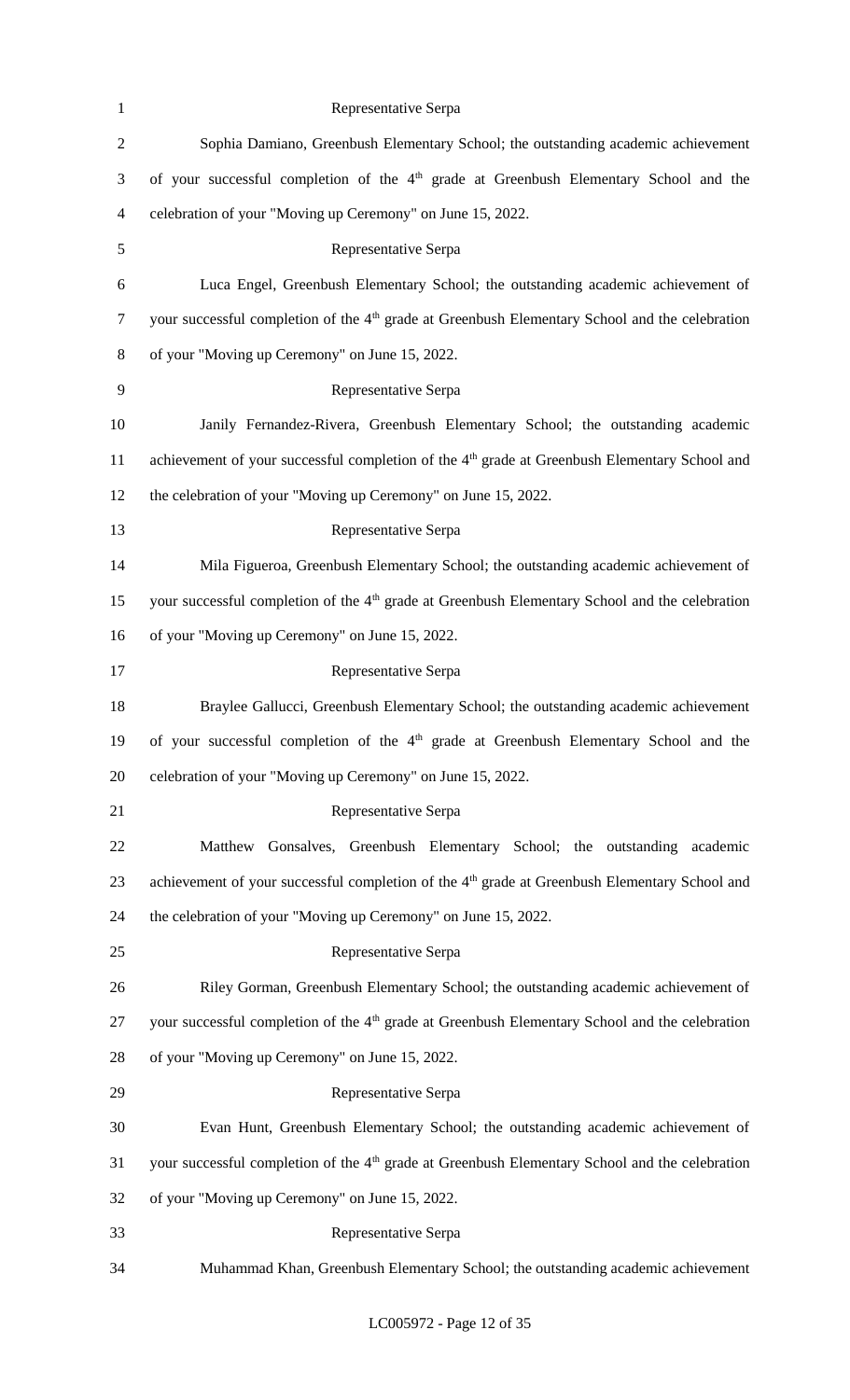| $\mathbf{1}$   | of your successful completion of the $4th$ grade at Greenbush Elementary School and the                    |
|----------------|------------------------------------------------------------------------------------------------------------|
| $\overline{c}$ | celebration of your "Moving up Ceremony" on June 15, 2022.                                                 |
| 3              | Representative Serpa                                                                                       |
| 4              | Hannah Kilkenny, Greenbush Elementary School; the outstanding academic achievement                         |
| 5              | of your successful completion of the 4 <sup>th</sup> grade at Greenbush Elementary School and the          |
| 6              | celebration of your "Moving up Ceremony" on June 15, 2022.                                                 |
| 7              | Representative Serpa                                                                                       |
| 8              | James Lagor, Greenbush Elementary School; the outstanding academic achievement of                          |
| 9              | your successful completion of the 4 <sup>th</sup> grade at Greenbush Elementary School and the celebration |
| 10             | of your "Moving up Ceremony" on June 15, 2022.                                                             |
| 11             | Representative Serpa                                                                                       |
| 12             | Raphaella Madera Bucci, Greenbush Elementary School; the outstanding academic                              |
| 13             | achievement of your successful completion of the 4 <sup>th</sup> grade at Greenbush Elementary School and  |
| 14             | the celebration of your "Moving up Ceremony" on June 15, 2022.                                             |
| 15             | Representative Serpa                                                                                       |
| 16             | Miguel Manning, Greenbush Elementary School; the outstanding academic achievement                          |
| 17             | of your successful completion of the 4 <sup>th</sup> grade at Greenbush Elementary School and the          |
| 18             | celebration of your "Moving up Ceremony" on June 15, 2022.                                                 |
| 19             | Representative Serpa                                                                                       |
| 20             | Anthony Ponte, Greenbush Elementary School; the outstanding academic achievement of                        |
| 21             | your successful completion of the 4 <sup>th</sup> grade at Greenbush Elementary School and the celebration |
| 22             | of your "Moving up Ceremony" on June 15, 2022.                                                             |
| 23             | Representative Serpa                                                                                       |
| 24             | Ella Sampson, Greenbush Elementary School; the outstanding academic achievement of                         |
| 25             | your successful completion of the 4 <sup>th</sup> grade at Greenbush Elementary School and the celebration |
| 26             | of your "Moving up Ceremony" on June 15, 2022.                                                             |
| 27             | Representative Serpa                                                                                       |
| 28             | Jadiel Santiago, Greenbush Elementary School; the outstanding academic achievement of                      |
| 29             | your successful completion of the 4 <sup>th</sup> grade at Greenbush Elementary School and the celebration |
| 30             | of your "Moving up Ceremony" on June 15, 2022.                                                             |
| 31             | Representative Serpa                                                                                       |
| 32             | Paulo Vargas Zamarripa, Greenbush Elementary School; the outstanding academic                              |
|                |                                                                                                            |
| 33             | achievement of your successful completion of the 4 <sup>th</sup> grade at Greenbush Elementary School and  |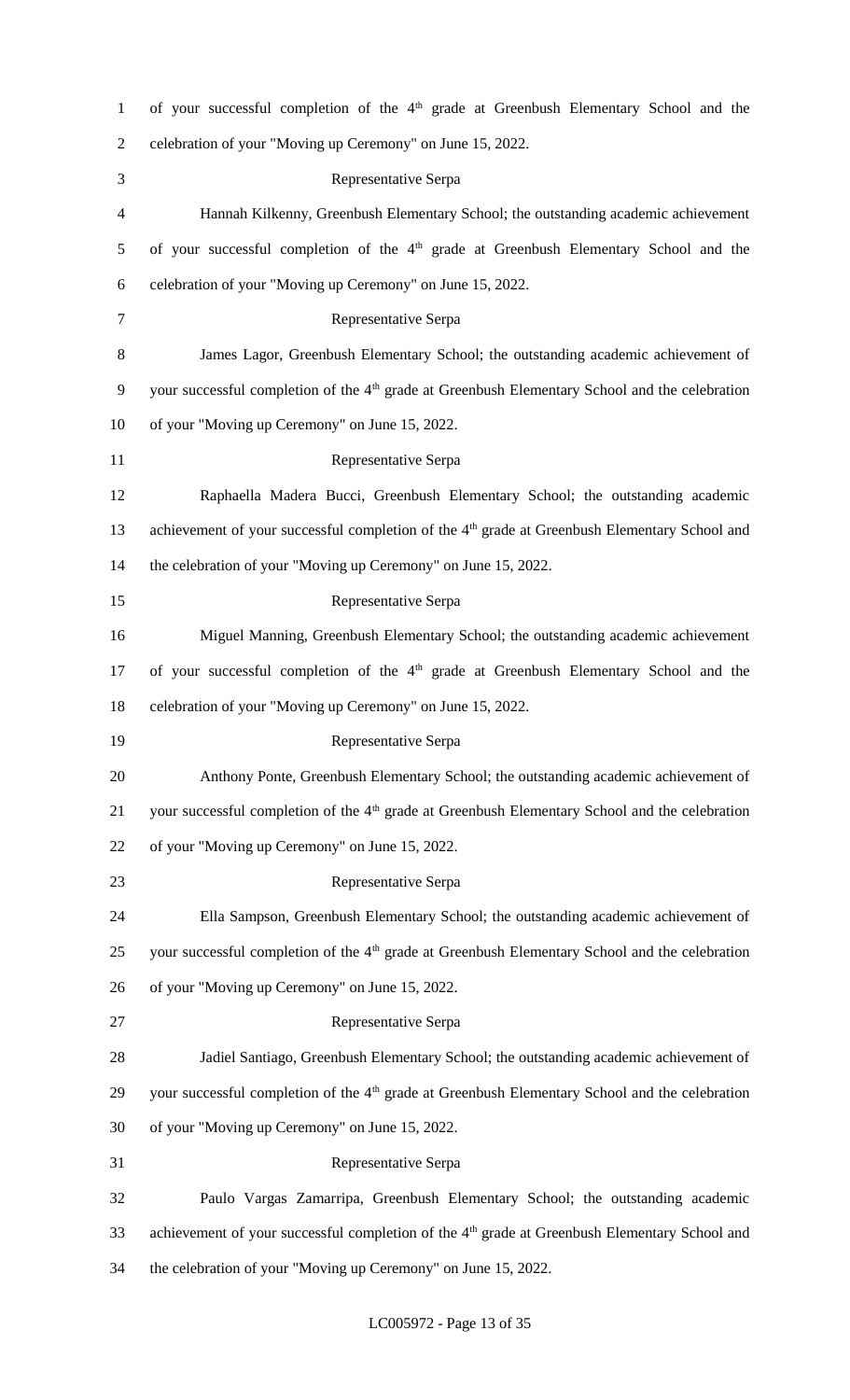| $\mathbf{1}$   | Representative Serpa                                                                                       |
|----------------|------------------------------------------------------------------------------------------------------------|
| $\mathbf{2}$   | Devyn Vaz, Greenbush Elementary School; the outstanding academic achievement of                            |
| 3              | your successful completion of the 4 <sup>th</sup> grade at Greenbush Elementary School and the celebration |
| $\overline{4}$ | of your "Moving up Ceremony" on June 15, 2022.                                                             |
| 5              | Representative Serpa                                                                                       |
| 6              | Nikole Vo, Greenbush Elementary School; the outstanding academic achievement of                            |
| $\tau$         | your successful completion of the 4 <sup>th</sup> grade at Greenbush Elementary School and the celebration |
| 8              | of your "Moving up Ceremony" on June 15, 2022.                                                             |
| 9              | Representative Serpa                                                                                       |
| 10             | Kiara Amado, Greenbush Elementary School; the outstanding academic achievement of                          |
| 11             | your successful completion of the 4 <sup>th</sup> grade at Greenbush Elementary School and the celebration |
| 12             | of your "Moving up Ceremony" on June 15, 2022.                                                             |
| 13             | Representative Serpa                                                                                       |
| 14             | Brianna Andrade, Greenbush Elementary School; the outstanding academic achievement                         |
| 15             | of your successful completion of the 4 <sup>th</sup> grade at Greenbush Elementary School and the          |
| 16             | celebration of your "Moving up Ceremony" on June 15, 2022.                                                 |
| 17             | Representative Serpa                                                                                       |
| 18             | Maiyah Brea, Greenbush Elementary School; the outstanding academic achievement of                          |
| 19             | your successful completion of the 4 <sup>th</sup> grade at Greenbush Elementary School and the celebration |
| 20             | of your "Moving up Ceremony" on June 15, 2022.                                                             |
| 21             | Representative Serpa                                                                                       |
| 22             | Maxamilian Corey, Greenbush Elementary School; the outstanding<br>academic                                 |
| 23             | achievement of your successful completion of the 4 <sup>th</sup> grade at Greenbush Elementary School and  |
| 24             | the celebration of your "Moving up Ceremony" on June 15, 2022.                                             |
| 25             | Representative Serpa                                                                                       |
| 26             | Cornicelli, Greenbush Elementary School; the outstanding<br>Andrew<br>academic                             |
| 27             | achievement of your successful completion of the 4 <sup>th</sup> grade at Greenbush Elementary School and  |
| 28             | the celebration of your "Moving up Ceremony" on June 15, 2022.                                             |
| 29             | Representative Serpa                                                                                       |
| 30             | Michael Creighton, Greenbush Elementary School; the outstanding academic                                   |
| 31             | achievement of your successful completion of the 4 <sup>th</sup> grade at Greenbush Elementary School and  |
| 32             | the celebration of your "Moving up Ceremony" on June 15, 2022.                                             |
| 33             | Representative Serpa                                                                                       |
| 34             | Gabriella Domenicone, Greenbush Elementary School; the outstanding academic                                |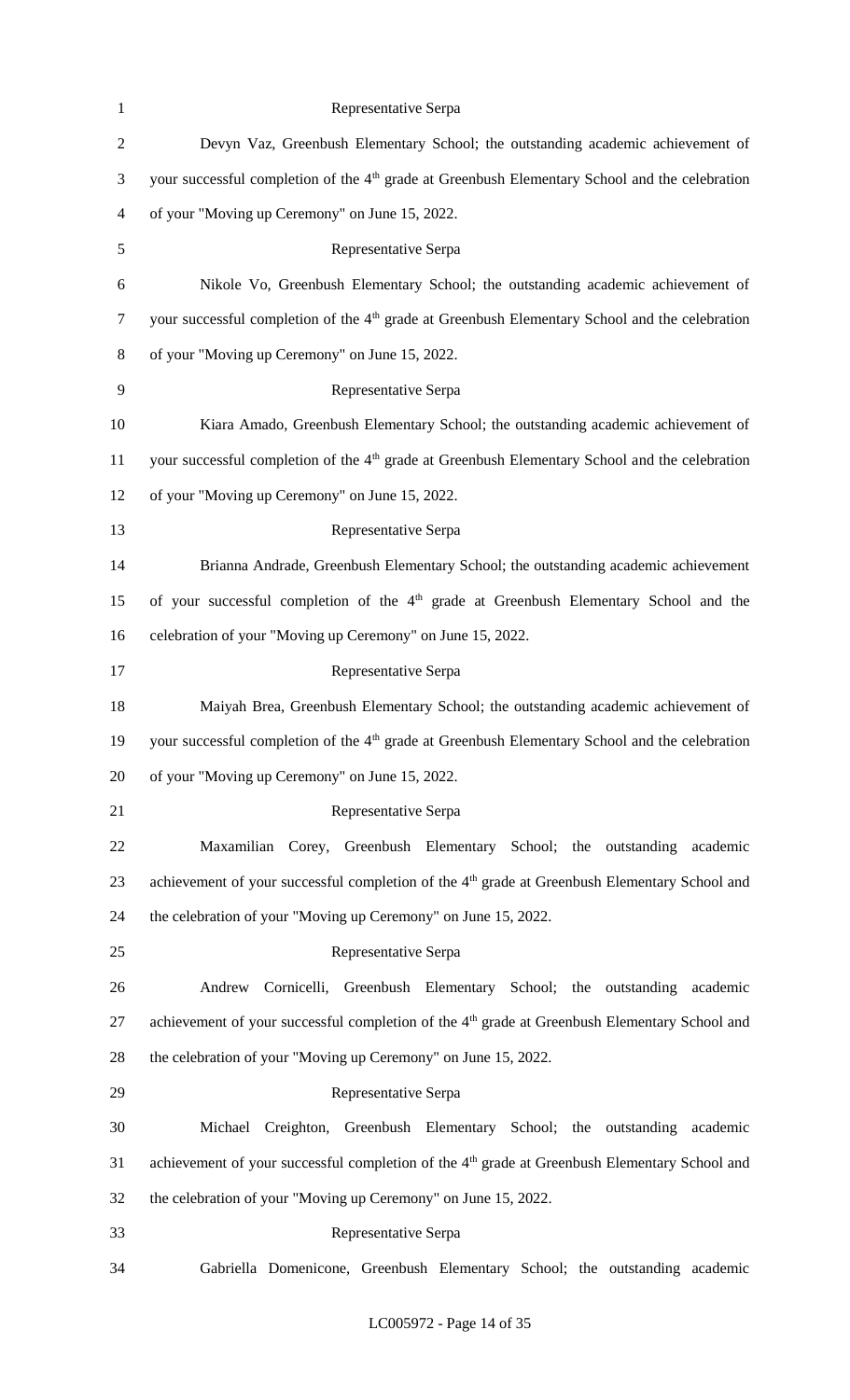| $\mathbf{1}$   | achievement of your successful completion of the 4 <sup>th</sup> grade at Greenbush Elementary School and  |
|----------------|------------------------------------------------------------------------------------------------------------|
| $\overline{2}$ | the celebration of your "Moving up Ceremony" on June 15, 2022.                                             |
| 3              | Representative Serpa                                                                                       |
| 4              | Aaron Ferrick, Greenbush Elementary School; the outstanding academic achievement of                        |
| 5              | your successful completion of the 4 <sup>th</sup> grade at Greenbush Elementary School and the celebration |
| 6              | of your "Moving up Ceremony" on June 15, 2022.                                                             |
| 7              | Representative Serpa                                                                                       |
| $8\,$          | Baylee Gatta, Greenbush Elementary School; the outstanding academic achievement of                         |
| 9              | your successful completion of the 4 <sup>th</sup> grade at Greenbush Elementary School and the celebration |
| 10             | of your "Moving up Ceremony" on June 15, 2022.                                                             |
| 11             | Representative Serpa                                                                                       |
| 12             | Hernandez, Greenbush Elementary School; the outstanding<br>Karina<br>academic                              |
| 13             | achievement of your successful completion of the 4 <sup>th</sup> grade at Greenbush Elementary School and  |
| 14             | the celebration of your "Moving up Ceremony" on June 15, 2022.                                             |
| 15             | Representative Serpa                                                                                       |
| 16             | Skyla Hunter, Greenbush Elementary School; the outstanding academic achievement of                         |
| 17             | your successful completion of the 4 <sup>th</sup> grade at Greenbush Elementary School and the celebration |
| 18             | of your "Moving up Ceremony" on June 15, 2022.                                                             |
| 19             | Representative Serpa                                                                                       |
| 20             | True Laws, Greenbush Elementary School; the outstanding academic achievement of                            |
| 21             | your successful completion of the 4 <sup>th</sup> grade at Greenbush Elementary School and the celebration |
| 22             | of your "Moving up Ceremony" on June 15, 2022.                                                             |
| 23             | Representative Serpa                                                                                       |
| 24             | Michael Leavitt, Greenbush Elementary School; the outstanding academic achievement                         |
| 25             | of your successful completion of the 4 <sup>th</sup> grade at Greenbush Elementary School and the          |
| 26             | celebration of your "Moving up Ceremony" on June 15, 2022.                                                 |
| 27             | Representative Serpa                                                                                       |
| 28             | Peyton Loffredo, Greenbush Elementary School; the outstanding academic achievement                         |
| 29             | of your successful completion of the 4 <sup>th</sup> grade at Greenbush Elementary School and the          |
| 30             | celebration of your "Moving up Ceremony" on June 15, 2022.                                                 |
| 31             | Representative Serpa                                                                                       |
| 32             | Aidan Maxwell, Greenbush Elementary School; the outstanding academic achievement                           |
| 33             | of your successful completion of the 4 <sup>th</sup> grade at Greenbush Elementary School and the          |
| 34             | celebration of your "Moving up Ceremony" on June 15, 2022.                                                 |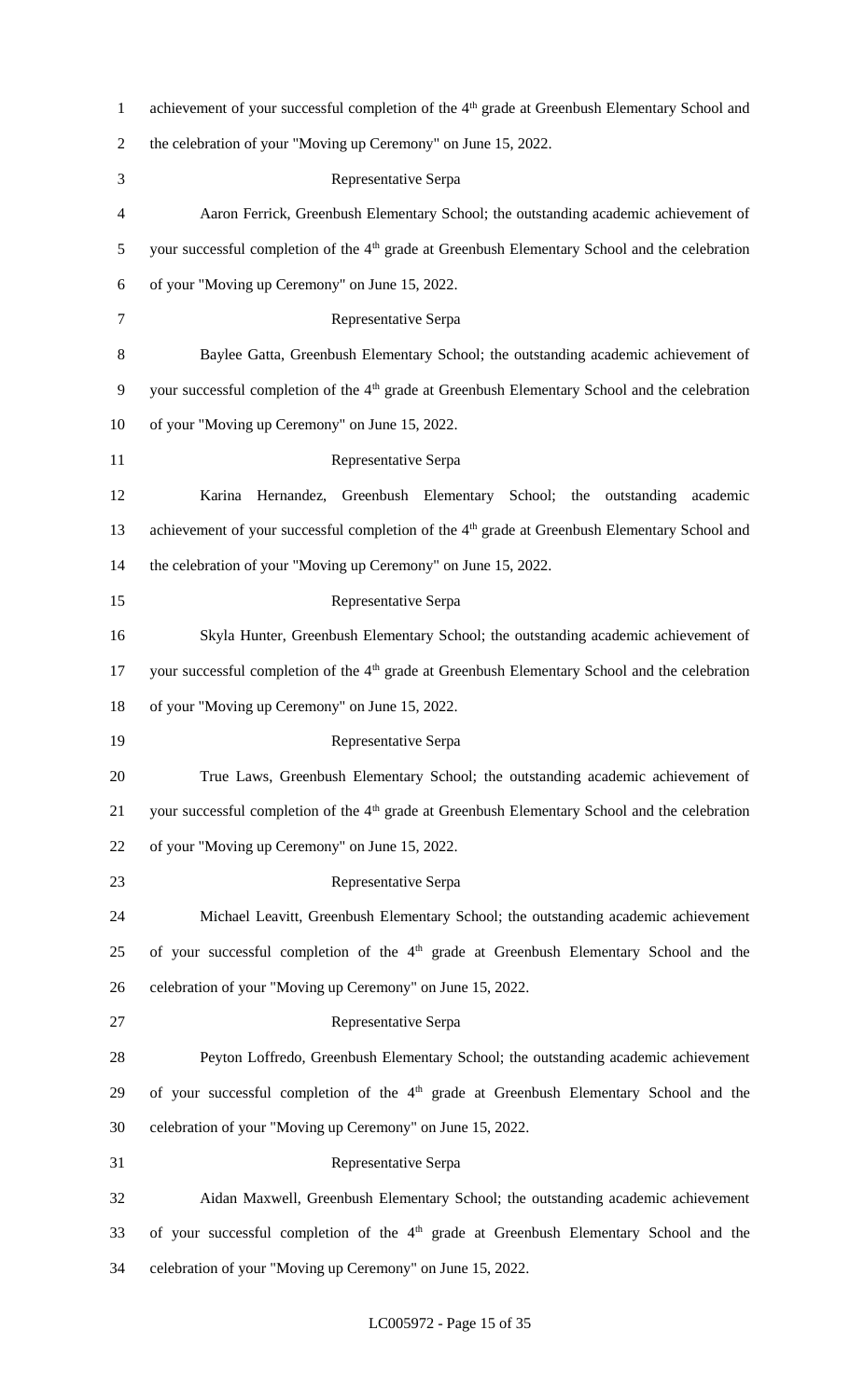| $\mathbf{1}$             | Representative Serpa                                                                                       |
|--------------------------|------------------------------------------------------------------------------------------------------------|
| $\overline{c}$           | Billy Mazzariello, Greenbush Elementary School; the outstanding academic achievement                       |
| 3                        | of your successful completion of the 4 <sup>th</sup> grade at Greenbush Elementary School and the          |
| $\overline{\mathcal{A}}$ | celebration of your "Moving up Ceremony" on June 15, 2022.                                                 |
| 5                        | Representative Serpa                                                                                       |
| 6                        | Sophie Renfro, Greenbush Elementary School; the outstanding academic achievement of                        |
| $\tau$                   | your successful completion of the $4th$ grade at Greenbush Elementary School and the celebration           |
| 8                        | of your "Moving up Ceremony" on June 15, 2022.                                                             |
| 9                        | Representative Serpa                                                                                       |
| 10                       | Avaleigh Rooney, Greenbush Elementary School; the outstanding academic achievement                         |
| 11                       | of your successful completion of the 4 <sup>th</sup> grade at Greenbush Elementary School and the          |
| 12                       | celebration of your "Moving up Ceremony" on June 15, 2022.                                                 |
| 13                       | Representative Serpa                                                                                       |
| 14                       | Skylah Sanchez, Greenbush Elementary School; the outstanding academic achievement                          |
| 15                       | of your successful completion of the 4 <sup>th</sup> grade at Greenbush Elementary School and the          |
| 16                       | celebration of your "Moving up Ceremony" on June 15, 2022.                                                 |
| 17                       | Representative Serpa                                                                                       |
| 18                       | Lilianna Schultheiss, Greenbush Elementary School; the outstanding<br>academic                             |
| 19                       | achievement of your successful completion of the 4 <sup>th</sup> grade at Greenbush Elementary School and  |
| 20                       | the celebration of your "Moving up Ceremony" on June 15, 2022.                                             |
| 21                       | Representative Serpa                                                                                       |
| 22                       | Gavin Scott, Greenbush Elementary School; the outstanding academic achievement of                          |
| 23                       | your successful completion of the 4 <sup>th</sup> grade at Greenbush Elementary School and the celebration |
| 24                       | of your "Moving up Ceremony" on June 15, 2022.                                                             |
| 25                       | Representative Serpa                                                                                       |
| 26                       | Devin Searles, Greenbush Elementary School; the outstanding academic achievement of                        |
| 27                       | your successful completion of the 4 <sup>th</sup> grade at Greenbush Elementary School and the celebration |
| 28                       | of your "Moving up Ceremony" on June 15, 2022.                                                             |
| 29                       | Representative Serpa                                                                                       |
| 30                       | Scarlett Smith, Greenbush Elementary School; the outstanding academic achievement of                       |
| 31                       | your successful completion of the 4 <sup>th</sup> grade at Greenbush Elementary School and the celebration |
| 32                       | of your "Moving up Ceremony" on June 15, 2022.                                                             |
| 33                       | Representative Serpa                                                                                       |
| 34                       | Brayden Sweeney, Greenbush Elementary School; the outstanding academic achievement                         |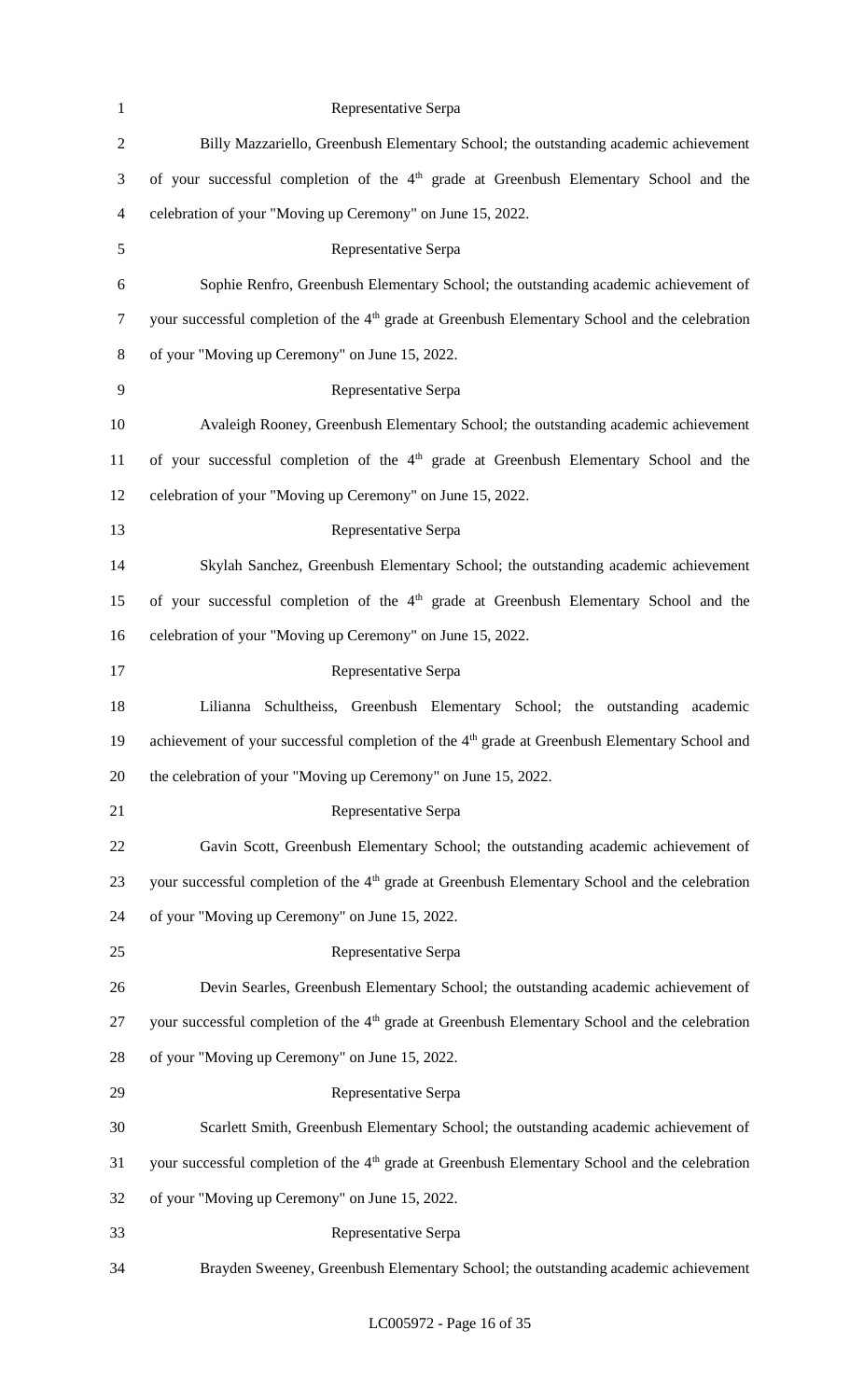| $\mathbf{1}$   | of your successful completion of the 4 <sup>th</sup> grade at Greenbush Elementary School and the          |
|----------------|------------------------------------------------------------------------------------------------------------|
| $\overline{2}$ | celebration of your "Moving up Ceremony" on June 15, 2022.                                                 |
| 3              | Representative Serpa                                                                                       |
| 4              | McKenzie Vieira, Greenbush Elementary School; the outstanding academic achievement                         |
| 5              | of your successful completion of the $4th$ grade at Greenbush Elementary School and the                    |
| 6              | celebration of your "Moving up Ceremony" on June 15, 2022.                                                 |
| 7              | Representative Serpa                                                                                       |
| 8              | Lana Walsh, Greenbush Elementary School; the outstanding academic achievement of                           |
| 9              | your successful completion of the 4 <sup>th</sup> grade at Greenbush Elementary School and the celebration |
| 10             | of your "Moving up Ceremony" on June 15, 2022.                                                             |
| 11             | Representative Serpa                                                                                       |
| 12             | Sophia Boardman, Scout Troop 2, Kingston; the distinction and honor of attaining the                       |
| 13             | rank of Eagle Scout in the Boy Scouts of America for your commitment and dedication to the                 |
| 14             | values of Scouting, Citizenship Character and Fitness.                                                     |
| 15             | <b>Representative Fogarty</b>                                                                              |
| 16             | The Honorable Mary Ann Shallcross Smith, Dr. Day Care Learning Center; your                                |
| 17             | outstanding work for children and families as the 2022 recipient of the RISCPA/RI SBA Award                |
| 18             | for Women-Owned Small Business - Dr. Day Care Learning Center.                                             |
| 19             | Representative Ruggiero                                                                                    |
| 20             | Lynda Dickinson, Chief Executive Officer, CHILD, Inc.; your retirement after many                          |
| 21             | years as CEO of CHILD, Inc. and Founding Head Start Director and being a tireless advocate                 |
| 22             | providing comprehensive child development and family support services to low and moderate                  |
| 23             | income families.                                                                                           |
| 24             | Speaker Shekarchi                                                                                          |
| 25             | Liana Ferreira-Fenton, your outstanding two years as the President of Rhode Island                         |
| 26             | Association of School Committees, leading the organization through the immense challenges of               |
| 27             | the global Covid-19 pandemic.                                                                              |
| 28             | Representative Fenton-Fung                                                                                 |
| 29             | Matt Teed, Troop 711, Albion, Rhode Island; your outstanding and selfless volunteer                        |
| 30             | work in coordination with the Lincoln Conservation Committee helping to clean the streets of               |
| 31             | Lincoln, Rhode Island.                                                                                     |
| 32             |                                                                                                            |
|                | Representatives Shallcross Smith, Ackerman, and Costantino                                                 |
| 33             | Ryan Teed, Troop 711, Albion, Rhode Island; your outstanding and selfless volunteer                        |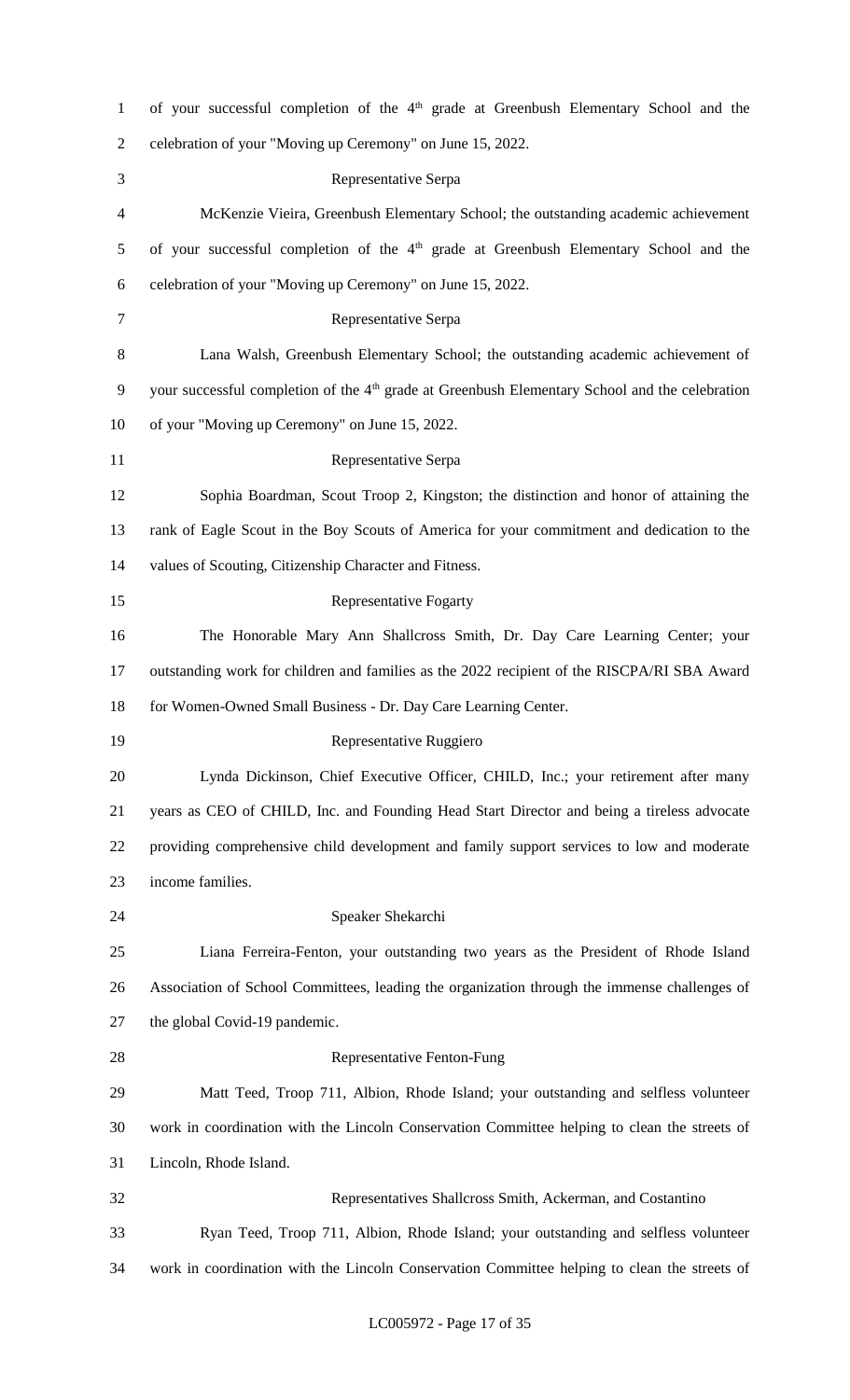Lincoln, Rhode Island.

| $\overline{2}$ | Representatives Shallcross Smith, Ackerman, and Costantino                                   |
|----------------|----------------------------------------------------------------------------------------------|
| 3              | Nathan Teed, Troop 711, Albion, Rhode Island; your outstanding and selfless volunteer        |
| $\overline{4}$ | work in coordination with the Lincoln Conservation Committee helping to clean the streets of |
| 5              | Lincoln, Rhode Island.                                                                       |
| 6              | Representatives Shallcross Smith, Ackerman, and Costantino                                   |
| $\tau$         | Kim Goode, Troop 711, Albion, Rhode Island; your outstanding and selfless volunteer          |
| $8\,$          | work in coordination with the Lincoln Conservation Committee helping to clean the streets of |
| 9              | Lincoln, Rhode Island.                                                                       |
| 10             | Representatives Shallcross Smith, Ackerman, and Costantino                                   |
| 11             | Annabelle Goode, Troop 711, Albion, Rhode Island; your outstanding and selfless              |
| 12             | volunteer work in coordination with the Lincoln Conservation Committee helping to clean the  |
| 13             | streets of Lincoln, Rhode Island.                                                            |
| 14             | Representatives Shallcross Smith, Ackerman, and Costantino                                   |
| 15             | Jameson Goode, Troop 711, Albion, Rhode Island; your outstanding and selfless                |
| 16             | volunteer work in coordination with the Lincoln Conservation Committee helping to clean the  |
| 17             | streets of Lincoln, Rhode Island.                                                            |
| 18             | Representatives Shallcross Smith, Ackerman, and Costantino                                   |
| 19             | Tim Carraher, Troop 711, Albion, Rhode Island; your outstanding and selfless volunteer       |
| 20             | work in coordination with the Lincoln Conservation Committee helping to clean the streets of |
| 21             | Lincoln, Rhode Island.                                                                       |
| 22             | Representatives Shallcross Smith, Ackerman, and Costantino                                   |
| 23             | Liam Carraher, Troop 711, Albion, Rhode Island; your outstanding and selfless volunteer      |
| 24             | work in coordination with the Lincoln Conservation Committee helping to clean the streets of |
| 25             | Lincoln, Rhode Island.                                                                       |
| 26             | Representatives Shallcross Smith, Ackerman, and Costantino                                   |
| 27             | Brennan Carraher, Troop 711, Albion, Rhode Island; your outstanding and selfless             |
| 28             | volunteer work in coordination with the Lincoln Conservation Committee helping to clean the  |
| 29             | streets of Lincoln, Rhode Island.                                                            |
| 30             | Representatives Shallcross Smith, Ackerman, and Costantino                                   |
| 31             | Blake Dexter, Troop 711, Albion, Rhode Island; your outstanding and selfless volunteer       |
| 32             | work in coordination with the Lincoln Conservation Committee helping to clean the streets of |
| 33             | Lincoln, Rhode Island.                                                                       |
| 34             | Representatives Shallcross Smith, Ackerman, and Costantino                                   |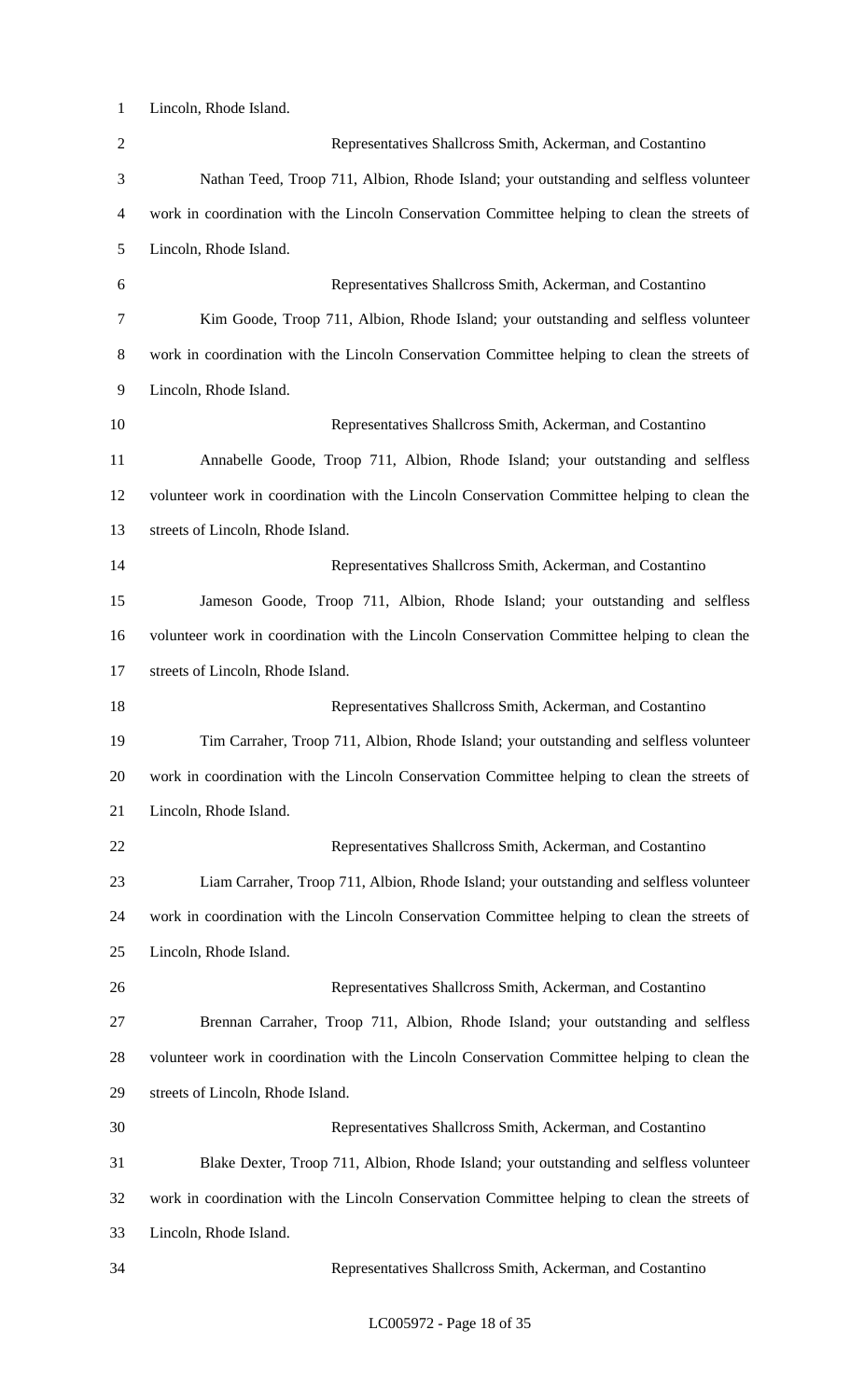| Tim Borys, Troop 711, Albion, Rhode Island; your outstanding and selfless volunteer              |
|--------------------------------------------------------------------------------------------------|
| work in coordination with the Lincoln Conservation Committee helping to clean the streets of     |
| Lincoln, Rhode Island.                                                                           |
| Representatives Shallcross Smith, Ackerman, and Costantino                                       |
| TJ Barys, Troop 711, Albion, Rhode Island; your outstanding and selfless volunteer work          |
| in coordination with the Lincoln Conservation Committee helping to clean the streets of Lincoln, |
| Rhode Island.                                                                                    |
| Representatives Shallcross Smith, Ackerman, and Costantino                                       |
| Matt Rusher, Troop 711, Albion, Rhode Island; your outstanding and selfless volunteer            |
| work in coordination with the Lincoln Conservation Committee helping to clean the streets of     |
| Lincoln, Rhode Island.                                                                           |
| Representatives Shallcross Smith, Ackerman, and Costantino                                       |
| Jen Ruscher, Troop 711, Albion, Rhode Island; your outstanding and selfless volunteer            |
| work in coordination with the Lincoln Conservation Committee helping to clean the streets of     |
| Lincoln, Rhode Island.                                                                           |
| Representatives Shallcross Smith, Ackerman, and Costantino                                       |
| Tyler Rusher, Troop 711, Albion, Rhode Island; your outstanding and selfless volunteer           |
| work in coordination with the Lincoln Conservation Committee helping to clean the streets of     |
| Lincoln, Rhode Island.                                                                           |
| Representatives Shallcross Smith, Ackerman, and Costantino                                       |
| Jason Duclos, Troop 711, Albion, Rhode Island; your outstanding and selfless volunteer           |
| work in coordination with the Lincoln Conservation Committee helping to clean the streets of     |
| Lincoln, Rhode Island.                                                                           |
| Representatives Shallcross Smith, Ackerman, and Costantino                                       |
| Emily Duclos, Troop 711, Albion, Rhode Island; your outstanding and selfless volunteer           |
| work in coordination with the Lincoln Conservation Committee helping to clean the streets of     |
| Lincoln, Rhode Island.                                                                           |
| Representatives Shallcross Smith, Ackerman, and Costantino                                       |
| Maddie Pirri, Portsmouth Police Department; being honored by Portsmouth Grange #29               |
| for your exemplary work as a Portsmouth School Resource Officer, developing the best safety      |
| protocols for potential threats in the school and conducting drills with students and staff.     |
| Representatives Cortvriend and McGaw                                                             |
| Charles Laranjo, your exemplary service to the City of Newport, Rhode Island as a                |
| member of the Miantonomi Park Commission, Newport Housing Authority, as Newport Yacht            |
|                                                                                                  |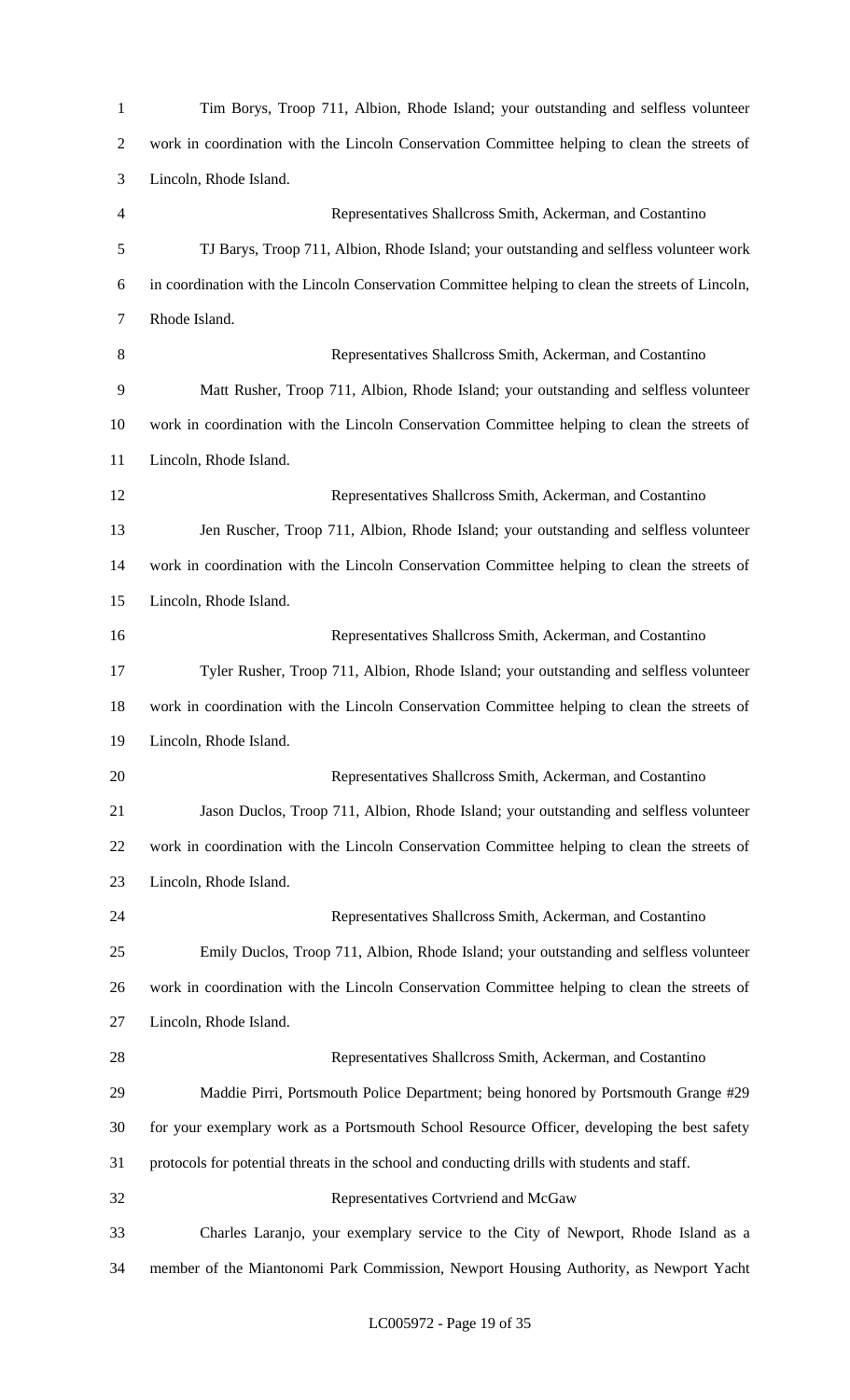| $\mathbf{1}$   | Club Commodore, Newport Waterfront Commission and Newport Democratic Conatta.                |
|----------------|----------------------------------------------------------------------------------------------|
| $\overline{2}$ | Representative Carson                                                                        |
| 3              | Commander Steve White, Royal Navy, sharing in the observance of the 250 <sup>th</sup>        |
| $\overline{4}$ | Anniversary of the Gaspee Affair.                                                            |
| 5              | Representative McNamara                                                                      |
| 6              | Commander Simon Rogers, Royal Navy, sharing in the observance of the 250 <sup>th</sup>       |
| 7              | Anniversary of the Gaspee Affair.                                                            |
| 8              | Representative McNamara                                                                      |
| 9              | Dr. Peter Abbott, OBE, Her Majesty Consul General to New England, sharing in the             |
| 10             | observance of the 250 <sup>th</sup> Anniversary of the Gaspee Affair.                        |
| 11             | Representative McNamara                                                                      |
| 12             | Samara Aguiar De Melo Alves, Community College of Rhode Island; the outstanding              |
| 13             | academic achievement of being named to the Community College of Rhode Island's 2021 Fall     |
| 14             | Dean's List.                                                                                 |
| 15             | Representative Craven                                                                        |
| 16             | Noah C. Barth, Community College of Rhode Island; the outstanding academic                   |
| 17             | achievement of being named to the Community College of Rhode Island's 2021 Fall Dean's List. |
| 18             | Representative Craven                                                                        |
| 19             | Kaitlin C. Beati, Community College of Rhode Island; the outstanding academic                |
| 20             | achievement of being named to the Community College of Rhode Island's 2021 Fall Dean's List. |
| 21             | Representative Craven                                                                        |
| 22             | Emma A. Conticello, Community College of Rhode Island; the outstanding academic              |
| 23             | achievement of being named to the Community College of Rhode Island's 2021 Fall Dean's List. |
| 24             | Representative Craven                                                                        |
| 25             | Sara J. Crook, Community College of Rhode Island; the outstanding academic                   |
| 26             | achievement of being named to the Community College of Rhode Island's 2021 Fall Dean's List. |
| 27             | Representative Craven                                                                        |
| 28             | Alec G. Enos, Community College of Rhode Island; the outstanding academic                    |
| 29             | achievement of being named to the Community College of Rhode Island's 2021 Fall Dean's List. |
| 30             | Representative Craven                                                                        |
| 31             | Tatiana Ermolaeva, Community College of Rhode Island; the outstanding academic               |
| 32             | achievement of being named to the Community College of Rhode Island's 2021 Fall Dean's List. |
| 33             | Representative Craven                                                                        |
| 34             | Joanna L. Feinstein, Community College of Rhode Island; the outstanding academic             |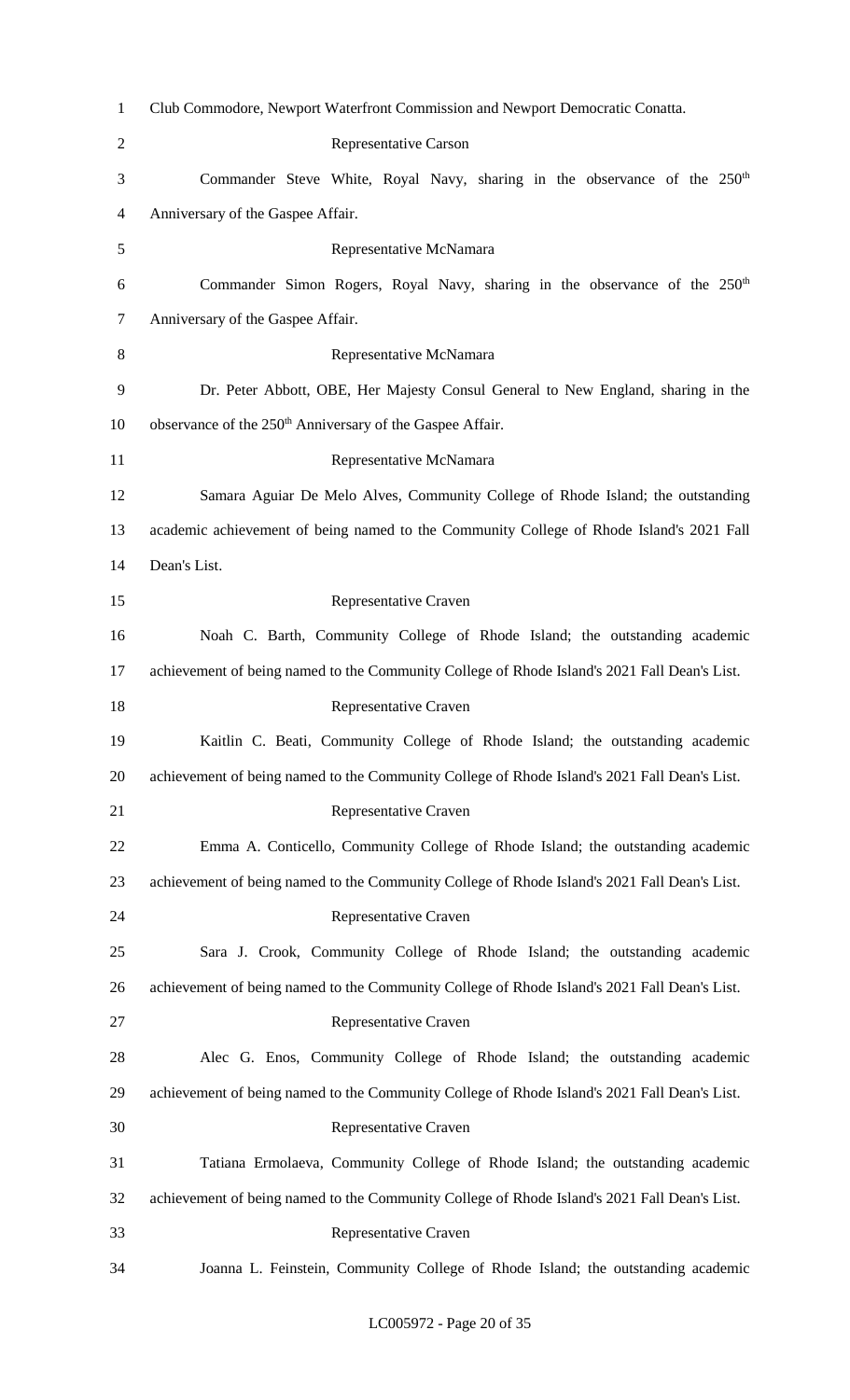| $\mathbf{1}$   | achievement of being named to the Community College of Rhode Island's 2021 Fall Dean's List. |
|----------------|----------------------------------------------------------------------------------------------|
| $\overline{2}$ | Representative Craven                                                                        |
| 3              | Morgan C. Giordano, Community College of Rhode Island; the outstanding academic              |
| 4              | achievement of being named to the Community College of Rhode Island's 2021 Fall Dean's List. |
| 5              | Representative Craven                                                                        |
| 6              | Kyra L. Giragosian, Community College of Rhode Island; the outstanding academic              |
| 7              | achievement of being named to the Community College of Rhode Island's 2021 Fall Dean's List. |
| 8              | Representative Craven                                                                        |
| 9              | Ashley C. Hutchins, Community College of Rhode Island; the outstanding academic              |
| 10             | achievement of being named to the Community College of Rhode Island's 2021 Fall Dean's List. |
| 11             | Representative Craven                                                                        |
| 12             | Stephanie E. Izzo, Community College of Rhode Island; the outstanding academic               |
| 13             | achievement of being named to the Community College of Rhode Island's 2021 Fall Dean's List. |
| 14             | Representative Craven                                                                        |
| 15             | Isabelle R. LaBarbera, Community College of Rhode Island; the outstanding academic           |
| 16             | achievement of being named to the Community College of Rhode Island's 2021 Fall Dean's List. |
| 17             | Representative Craven                                                                        |
| 18             | Maya-Jane S. Lima, Community College of Rhode Island; the outstanding academic               |
| 19             | achievement of being named to the Community College of Rhode Island's 2021 Fall Dean's List. |
| 20             | Representative Craven                                                                        |
| 21             | Abbey G. Pezza, Community College of Rhode Island; the outstanding academic                  |
| 22             | achievement of being named to the Community College of Rhode Island's 2021 Fall Dean's List. |
| 23             | Representative Craven                                                                        |
| 24             | Ovsanna J. Picard, Community College of Rhode Island; the outstanding academic               |
| 25             | achievement of being named to the Community College of Rhode Island's 2021 Fall Dean's List. |
| 26             | Representative Craven                                                                        |
| 27             | Tayler J. Proscia, Community College of Rhode Island; the outstanding academic               |
| 28             | achievement of being named to the Community College of Rhode Island's 2021 Fall Dean's List. |
| 29             | Representative Craven                                                                        |
| 30             | Brandon A. Rosario, Community College of Rhode Island; the outstanding academic              |
| 31             | achievement of being named to the Community College of Rhode Island's 2021 Fall Dean's List. |
| 32             | Representative Craven                                                                        |
| 33             | Caroline E. Wright, Community College of Rhode Island; the outstanding academic              |
| 34             | achievement of being named to the Community College of Rhode Island's 2021 Fall Dean's List. |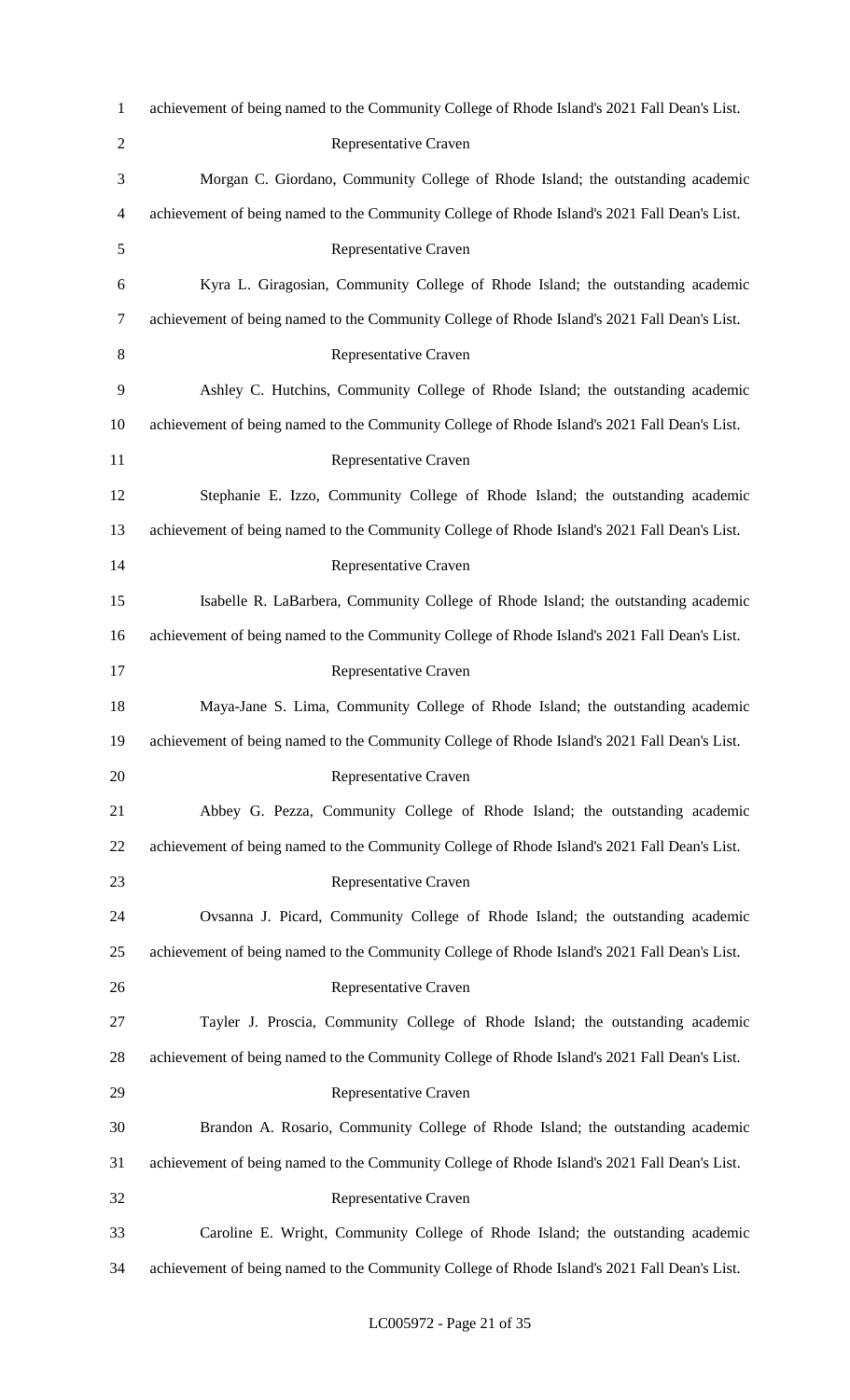| $\mathbf{1}$   | Representative Craven                                                                          |
|----------------|------------------------------------------------------------------------------------------------|
| $\mathbf{2}$   | Dr. Minerva Rodriguez, your outstanding support and excellent social work on behalf of         |
| 3              | the disadvantaged in the Dominican Republic, especially those in North Santo Domingo.          |
| $\overline{4}$ | <b>Representative Perez</b>                                                                    |
| $\mathfrak s$  | Dr. Santo Jimenez, your outstanding support and excellent social work on behalf of the         |
| 6              | disadvantaged in the Dominican Republic, especially those in North Santo Domingo.              |
| $\tau$         | <b>Representative Perez</b>                                                                    |
| $8\,$          | Vincent A. Delvecchio, Boy Scout Troop 6, Cranston, RI; the distinction and honor of           |
| 9              | attaining the rank of Eagle Scout in the Boy Scouts of America for your commitment and         |
| 10             | dedication to the values of Scouting, Citizenship, Character and Fitness.                      |
| 11             | Representative Edwards                                                                         |
| 12             | Alexander Lemos, Boy Scout Troop 6, Cranston, RI; the distinction and honor of                 |
| 13             | attaining the rank of Eagle Scout in the Boy Scouts of America for your commitment and         |
| 14             | dedication to the values of Scouting, Citizenship, Character and Fitness.                      |
| 15             | Representative Edwards                                                                         |
| 16             | Jason B. Levy Jr., Boy Scout Troop 6, Cranston, RI; the distinction and honor of attaining     |
| 17             | the rank of Eagle Scout in the Boy Scouts of America for your commitment and dedication to the |
| 18             | values of Scouting, Citizenship, Character and Fitness.                                        |
| 19             | Representative Edwards                                                                         |
| 20             | Parker Pignataro, Boy Scout Troop 6, Cranston, RI; the distinction and honor of attaining      |
| 21             | the rank of Eagle Scout in the Boy Scouts of America for your commitment and dedication to the |
| 22             | values of Scouting, Citizenship, Character and Fitness.                                        |
| 23             | Representative Edwards                                                                         |
| 24             | Christopher Pires, Boy Scout Troop 6, Cranston, RI; the distinction and honor of               |
| 25             | attaining the rank of Eagle Scout in the Boy Scouts of America for your commitment and         |
| 26             | dedication to the values of Scouting, Citizenship, Character and Fitness.                      |
| 27             | Representative Edwards                                                                         |
| 28             | Tayvonn Perry Dawkins, Body by T; celebrating the Grand Opening of Body by T on                |
| 29             | May 15, 2022 and recognizing your commitment to training the people of our community in order  |
| 30             | to reach their fitness and health goals.                                                       |
| 31             | Representative Alzate                                                                          |
| 32             | Dr. Rinchen - Tiza Emgushov, MD, Coastal Medical; your retirement after 37 years of            |
| 33             | faithful service and commitment to provide your patients with the care necessary in pursuit of |
| 34             | better health.                                                                                 |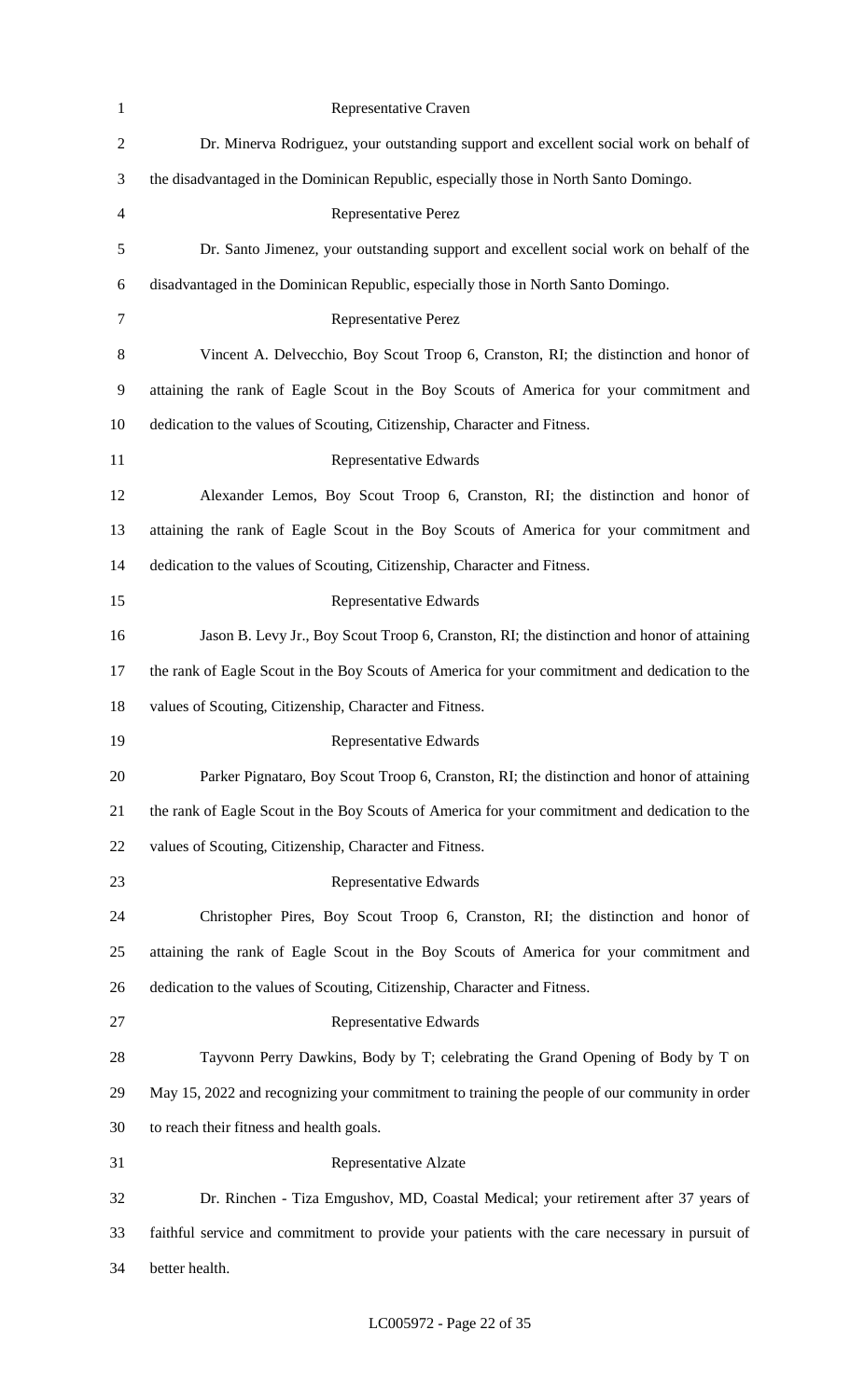| $\mathbf{1}$   | Representative Diaz                                                                            |
|----------------|------------------------------------------------------------------------------------------------|
| $\overline{c}$ | Jack Broccoli, Associate Director for Financial Regulation; your retirement from the           |
| 3              | Department of Business Regulation after 37 years of dedicated service in the area of insurance |
| 4              | regulation to the people of the State of Rhode Island.                                         |
| 5              | Representative Kennedy                                                                         |
| 6              | Latte Love, celebrating the Grand Opening of Latte Love at 557 Killingly Street,               |
| 7              | Johnston, Rhode Island.                                                                        |
| 8              | Representative Fellela                                                                         |
| 9              | Officer Christopher Baldwin, Pawtucket Police Department; the distinguished honor of           |
| 10             | receiving the 2022 Merit Award at the Pawtucket Police Department Commendation Awards.         |
| 11             | Representatives Felix, Alzate, Barros, Messier, Shallcross Smith,                              |
| 12             | and Tobon                                                                                      |
| 13             | Detective Ethan Barrett, Pawtucket Police Department; the distinguished honor of               |
| 14             | receiving the 2022 Commendation Award at the Pawtucket Police Department Commendation          |
| 15             | Awards.                                                                                        |
| 16             | Representatives Felix, Alzate, Barros, Messier, Shallcross Smith,                              |
| 17             | and Tobon                                                                                      |
| 18             | Detective Ethan Barrett, Pawtucket Police Department; the distinguished honor of               |
| 19             | receiving the 2022 Excellence Award at the Pawtucket Police Department Commendation            |
| 20             | Awards.                                                                                        |
| 21             | Representatives Felix, Alzate, Barros, Messier, Shallcross Smith,                              |
| 22             | and Tobon                                                                                      |
| 23             | Detective Ethan Barrett, Pawtucket Police Department; the distinguished honor of               |
| 24             | receiving the 2022 Letter Award at the Pawtucket Police Department Commendation Awards.        |
| 25             | Representatives Felix, Alzate, Barros, Messier, Shallcross Smith,                              |
| 26             | and Tobon                                                                                      |
| 27             | Officer Christopher Borelli, Pawtucket Police Department; the distinguished honor of           |
| 28             | receiving the 2022 Letter Award at the Pawtucket Police Department Commendation Awards.        |
| 29             | Representatives Felix, Alzate, Barros, Messier, Shallcross Smith,                              |
| 30             | and Tobon                                                                                      |
| 31             | Detective Jared Boudreault, Pawtucket Police Department; the distinguished honor of            |
| 32             | receiving the 2022 Merit Award at the Pawtucket Police Department Commendation Awards.         |
| 33             | Representatives Felix, Alzate, Barros, Messier, Shallcross Smith,                              |
| 34             | and Tobon                                                                                      |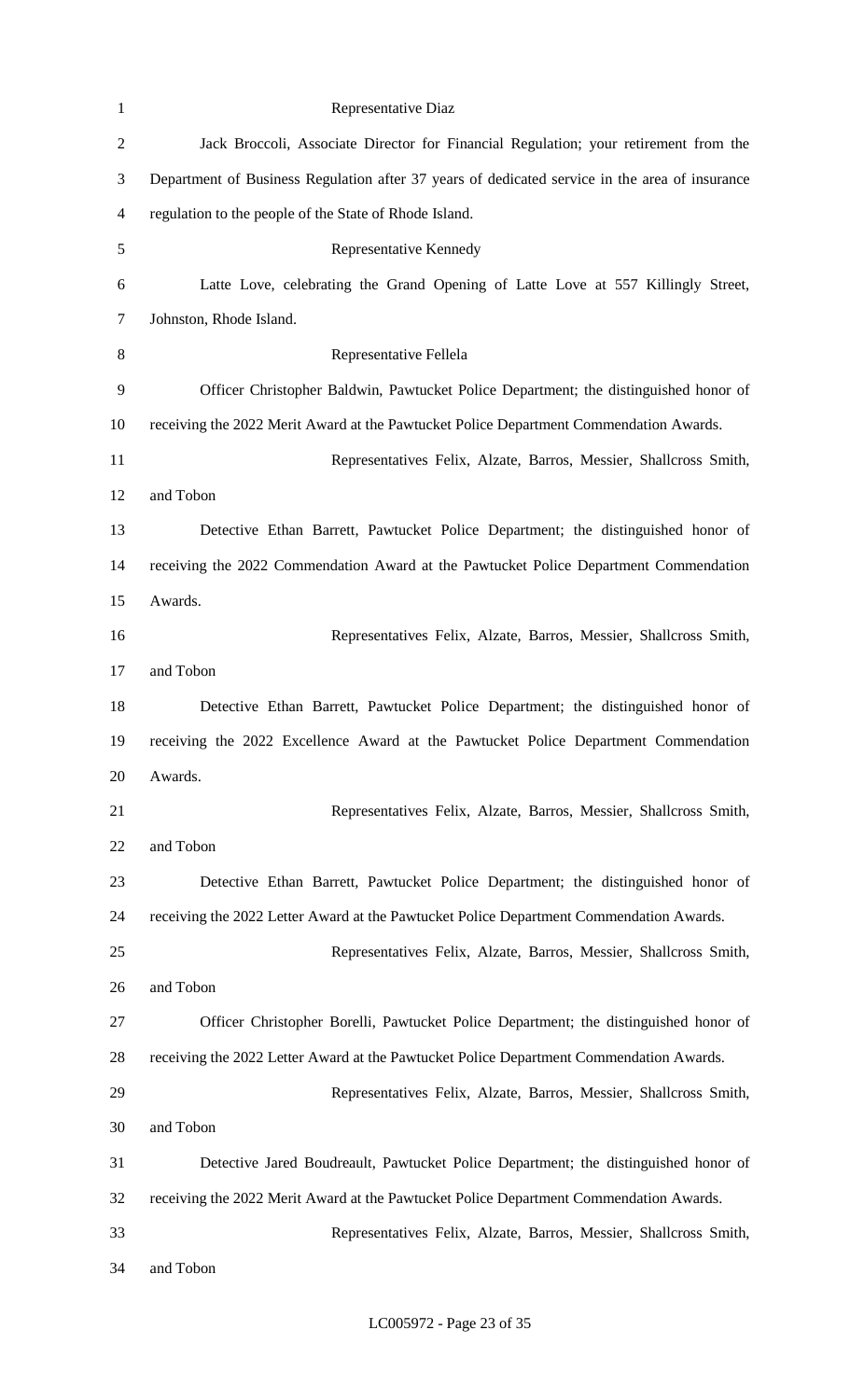| $\mathbf{1}$   | Officer Caisey F. Calabro, Pawtucket Police Department; the distinguished honor of      |
|----------------|-----------------------------------------------------------------------------------------|
| $\overline{2}$ | receiving the 2022 Excellence Award at the Pawtucket Police Department Commendation     |
| 3              | Awards.                                                                                 |
| $\overline{4}$ | Representatives Felix, Alzate, Barros, Messier, Shallcross Smith,                       |
| 5              | and Tobon                                                                               |
| 6              | Officer Caisey F. Calabro, Pawtucket Police Department; the distinguished honor of      |
| 7              | receiving the 2022 Letter Award at the Pawtucket Police Department Commendation Awards. |
| $8\,$          | Representatives Felix, Alzate, Barros, Messier, Shallcross Smith,                       |
| 9              | and Tobon                                                                               |
| 10             | Officer Matthew Choquette, Pawtucket Police Department; the distinguished honor of      |
| 11             | receiving the 2022 Excellence Award at the Pawtucket Police Department Commendation     |
| 12             | Awards.                                                                                 |
| 13             | Representatives Felix, Alzate, Barros, Messier, Shallcross Smith,                       |
| 14             | and Tobon                                                                               |
| 15             | Sergeant Michael J. Cioe, Pawtucket Police Department; the distinguished honor of       |
| 16             | receiving the 2022 Letter Award at the Pawtucket Police Department Commendation Awards. |
| 17             | Representatives Felix, Alzate, Barros, Messier, Shallcross Smith,                       |
| 18             | and Tobon                                                                               |
| 19             | Detective Mario A. Comella, Pawtucket Police Department; the distinguished honor of     |
| 20             | receiving the 2022 Letter Award at the Pawtucket Police Department Commendation Awards. |
| 21             | Representatives Felix, Alzate, Barros, Messier, Shallcross Smith,                       |
| 22             | and Tobon                                                                               |
| 23             | Detective Susan M. Cormier, Pawtucket Police Department; the distinguished honor of     |
| 24             | receiving the 2022 Letter Award at the Pawtucket Police Department Commendation Awards. |
| 25             | Representatives Felix, Alzate, Barros, Messier, Shallcross Smith,                       |
| 26             | and Tobon                                                                               |
| 27             | Officer Michael R. Costigan, Pawtucket Police Department; the distinguished honor of    |
| 28             | receiving the 2022 Letter Award at the Pawtucket Police Department Commendation Awards. |
| 29             | Representatives Felix, Alzate, Barros, Messier, Shallcross Smith,                       |
| 30             | and Tobon                                                                               |
| 31             | Officer Jordan E. Coty, Pawtucket Police Department; the distinguished honor of         |
| 32             | receiving the 2022 Excellence Award at the Pawtucket Police Department Commendation     |
| 33             | Awards.                                                                                 |
| 34             | Representatives Felix, Alzate, Barros, Messier, Shallcross Smith,                       |
|                |                                                                                         |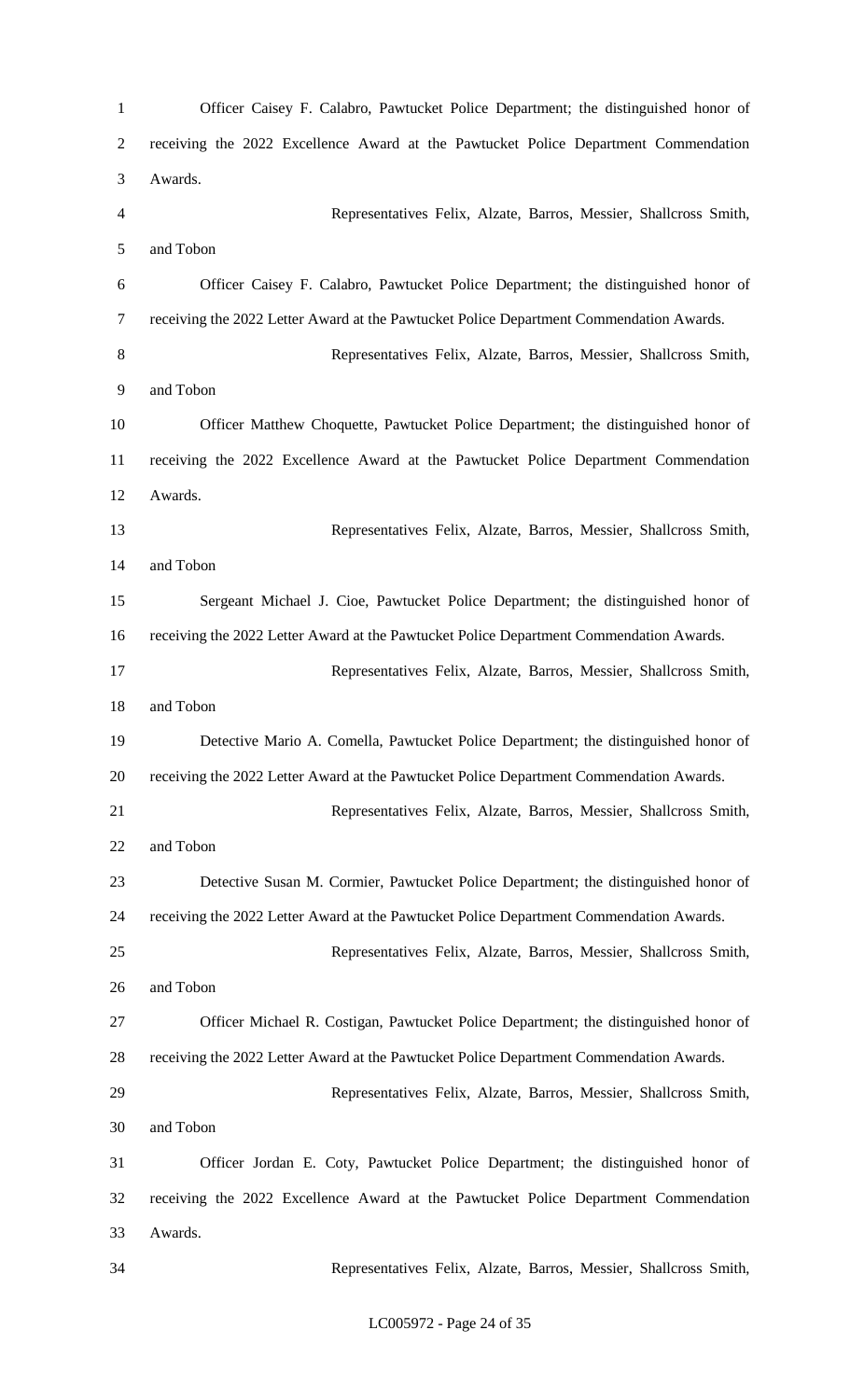and Tobon Officer Nicholas M. Croft, Pawtucket Police Department; the distinguished honor of receiving the 2022 Commendation Award at the Pawtucket Police Department Commendation Awards. Representatives Felix, Alzate, Barros, Messier, Shallcross Smith, and Tobon Officer Nicholas M. Croft, Pawtucket Police Department; the distinguished honor of receiving the 2022 Excellence Award at the Pawtucket Police Department Commendation Awards. Representatives Felix, Alzate, Barros, Messier, Shallcross Smith, and Tobon Officer Nicholas M. Croft, Pawtucket Police Department; the distinguished honor of receiving the 2022 Letter Award at the Pawtucket Police Department Commendation Awards. Representatives Felix, Alzate, Barros, Messier, Shallcross Smith, and Tobon Officer Zachary J. Day, Pawtucket Police Department; the distinguished honor of receiving the 2022 Merit Award at the Pawtucket Police Department Commendation Awards. Representatives Felix, Alzate, Barros, Messier, Shallcross Smith, and Tobon Detective Michael Dolan, Pawtucket Police Department; the distinguished honor of receiving the 2022 Commendation Award at the Pawtucket Police Department Commendation Awards. Representatives Felix, Alzate, Barros, Messier, Shallcross Smith, and Tobon Detective Michael Dolan, Pawtucket Police Department; the distinguished honor of receiving the 2022 Excellence Award at the Pawtucket Police Department Commendation Awards. Representatives Felix, Alzate, Barros, Messier, Shallcross Smith, and Tobon Major Shawn Driscoll, Pawtucket Police Department; the distinguished honor of receiving the 2022 Excellence Award at the Pawtucket Police Department Commendation Awards. Representatives Felix, Alzate, Barros, Messier, Shallcross Smith,

and Tobon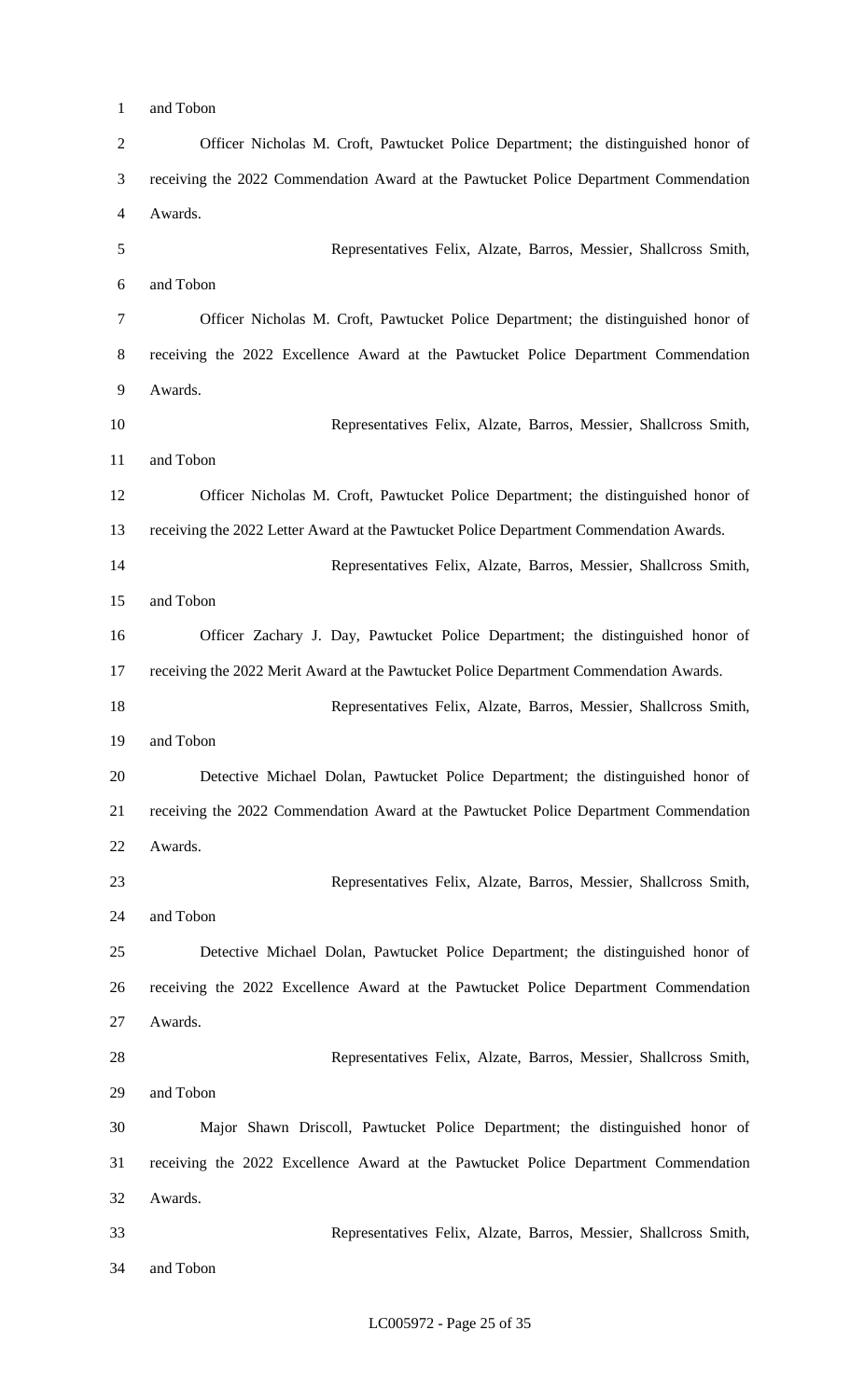Detective William M. Figura, Jr., Pawtucket Police Department; the distinguished honor of receiving the 2022 Excellence Award at the Pawtucket Police Department Commendation Awards. Representatives Felix, Alzate, Barros, Messier, Shallcross Smith, and Tobon Detective William M. Figura, Pawtucket Police Department; the distinguished honor of receiving the 2022 Letter Award at the Pawtucket Police Department Commendation Awards. Representatives Felix, Alzate, Barros, Messier, Shallcross Smith, and Tobon Detective Jeffrey Furtado, Pawtucket Police Department; the distinguished honor of receiving the 2022 Letter Award at the Pawtucket Police Department Commendation Awards. Representatives Felix, Alzate, Barros, Messier, Shallcross Smith, and Tobon Officer Gretchen Galvin, Pawtucket Police Department; the distinguished honor of receiving the 2022 Letter Award at the Pawtucket Police Department Commendation Awards. Representatives Felix, Alzate, Barros, Messier, Shallcross Smith, and Tobon Sergeant Justin M. Gould, Pawtucket Police Department; the distinguished honor of receiving the 2022 Commendation Award at the Pawtucket Police Department Commendation Awards. Representatives Felix, Alzate, Barros, Messier, Shallcross Smith, and Tobon Sergeant Justin M. Gould, Pawtucket Police Department; the distinguished honor of receiving the 2022 Letter Award at the Pawtucket Police Department Commendation Awards. Representatives Felix, Alzate, Barros, Messier, Shallcross Smith, and Tobon Lieutenant Timothy M. Graham, Pawtucket Police Department; the distinguished honor of receiving the 2022 Letter Award at the Pawtucket Police Department Commendation Awards. Representatives Felix, Alzate, Barros, Messier, Shallcross Smith, and Tobon Officer Michael A. Haberek, Pawtucket Police Department; the distinguished honor of receiving the 2022 Excellence Award at the Pawtucket Police Department Commendation Awards. Representatives Felix, Alzate, Barros, Messier, Shallcross Smith,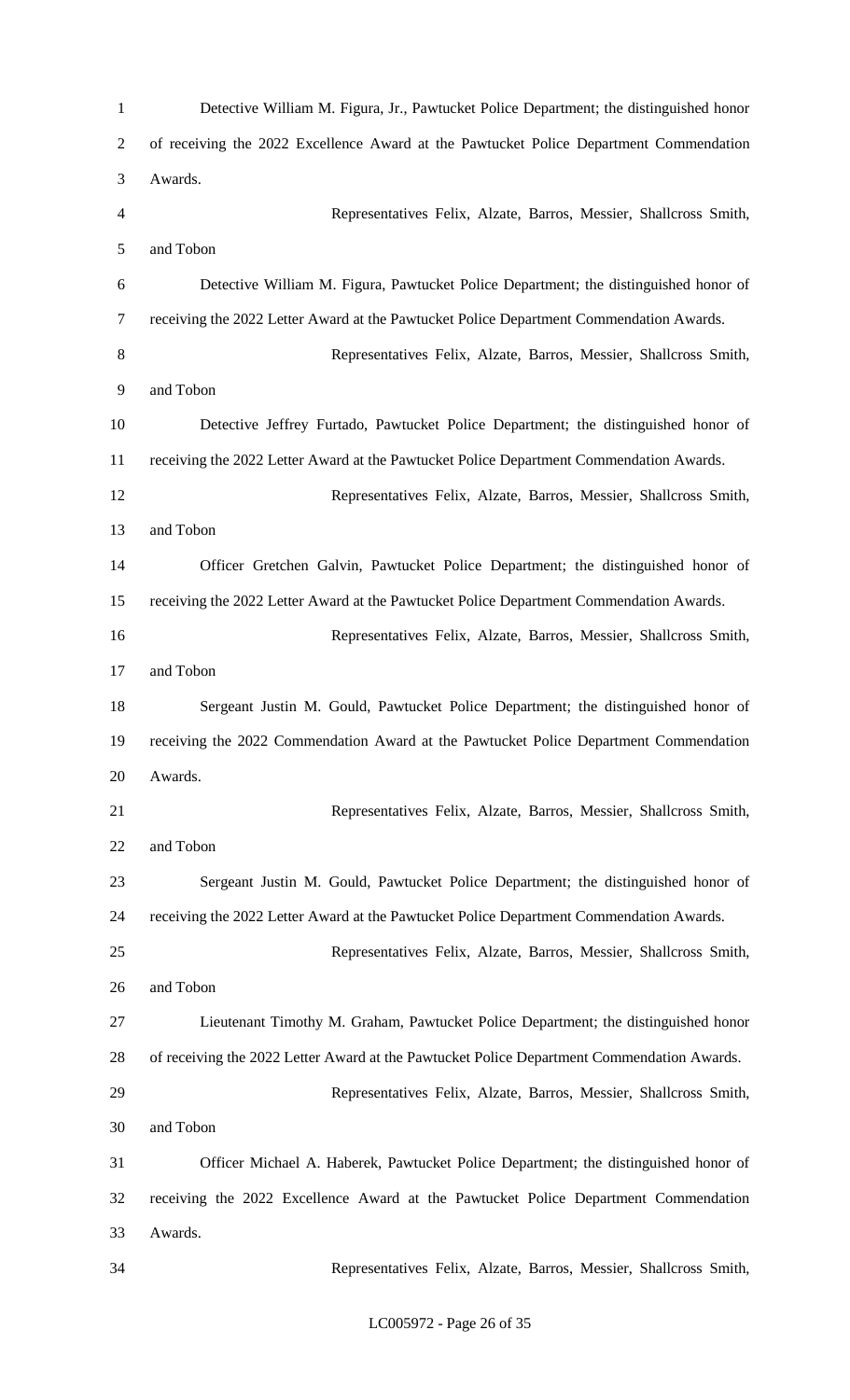Detective Douglas Harrington, Pawtucket Police Department; the distinguished honor of receiving the 2022 Commendation Award at the Pawtucket Police Department Commendation Awards. Representatives Felix, Alzate, Barros, Messier, Shallcross Smith, and Tobon Officer Jonathan Hicks, Pawtucket Police Department; the distinguished honor of receiving the 2022 Excellence Award at the Pawtucket Police Department Commendation Awards. Representatives Felix, Alzate, Barros, Messier, Shallcross Smith, and Tobon Officer Jonathan Hicks, Pawtucket Police Department; the distinguished honor of receiving the 2022 Letter Award at the Pawtucket Police Department Commendation Awards. Representatives Felix, Alzate, Barros, Messier, Shallcross Smith, and Tobon Detective Captain David Holden, Pawtucket Police Department; the distinguished honor of receiving the 2022 Excellence Award at the Pawtucket Police Department Commendation Awards. Representatives Felix, Alzate, Barros, Messier, Shallcross Smith, and Tobon Detective Alias V. Imondi, Pawtucket Police Department; the distinguished honor of receiving the 2022 Excellence Award at the Pawtucket Police Department Commendation Awards. Representatives Felix, Alzate, Barros, Messier, Shallcross Smith, and Tobon Detective Alias V. Imondi, Pawtucket Police Department; the distinguished honor of receiving the 2022 Letter Award at the Pawtucket Police Department Commendation Awards. Representatives Felix, Alzate, Barros, Messier, Shallcross Smith, and Tobon Officer Justin Jesse, Pawtucket Police Department; the distinguished honor of receiving the 2022 Commendation Award at the Pawtucket Police Department Commendation Awards. Representatives Felix, Alzate, Barros, Messier, Shallcross Smith, and Tobon

and Tobon

LC005972 - Page 27 of 35

Officer Ronald Jones, Pawtucket Police Department; the distinguished honor of receiving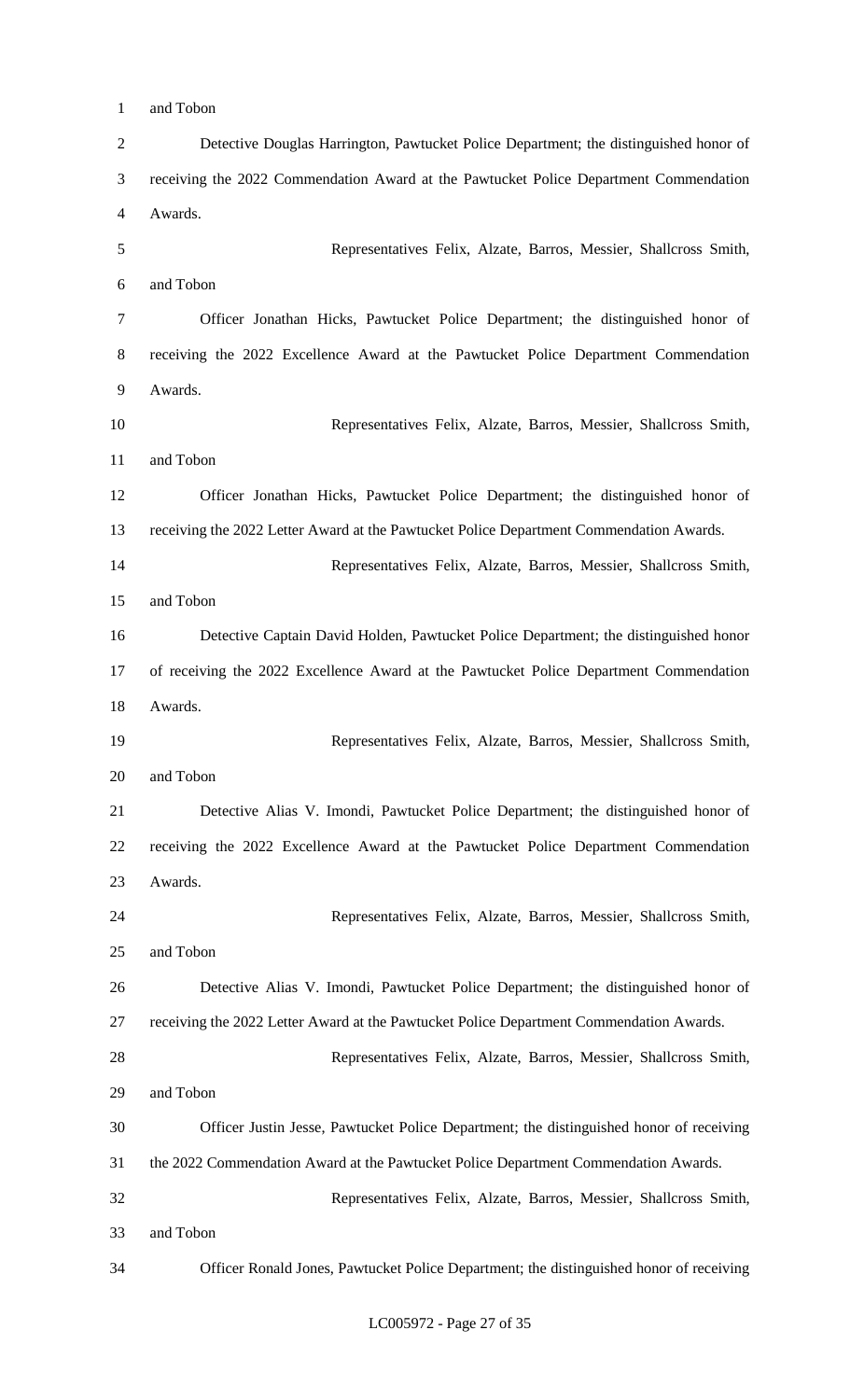| $\mathbf{1}$   | the 2022 Letter Award at the Pawtucket Police Department Commendation Awards.           |
|----------------|-----------------------------------------------------------------------------------------|
| $\overline{2}$ | Representatives Felix, Alzate, Barros, Messier, Shallcross Smith,                       |
| 3              | and Tobon                                                                               |
| 4              | Officer Christopher Karalis, Pawtucket Police Department; the distinguished honor of    |
| 5              | receiving the 2022 Commendation Award at the Pawtucket Police Department Commendation   |
| 6              | Awards.                                                                                 |
| 7              | Representatives Felix, Alzate, Barros, Messier, Shallcross Smith,                       |
| 8              | and Tobon                                                                               |
| 9              | Officer Christopher Karalis, Pawtucket Police Department; the distinguished honor of    |
| 10             | receiving the 2022 Letter Award at the Pawtucket Police Department Commendation Awards. |
| 11             | Representatives Felix, Alzate, Barros, Messier, Shallcross Smith,                       |
| 12             | and Tobon                                                                               |
| 13             | Ty B. Karalis, Pawtucket Police Department; the distinguished honor of receiving the    |
| 14             | 2022 Excellence Award at the Pawtucket Police Department Commendation Awards.           |
| 15             | Representatives Felix, Alzate, Barros, Messier, Shallcross Smith,                       |
| 16             | and Tobon                                                                               |
| 17             | Officer Sloan P. Kinney, Pawtucket Police Department; the distinguished honor of        |
| 18             | receiving the 2022 Commendation Award at the Pawtucket Police Department Commendation   |
| 19             | Awards.                                                                                 |
| 20             | Representatives Felix, Alzate, Barros, Messier, Shallcross Smith,                       |
| 21             | and Tobon                                                                               |
| 22             | Officer Sloan P. Kinney, Pawtucket Police Department; the distinguished honor of        |
| 23             | receiving the 2022 Letter Award at the Pawtucket Police Department Commendation Awards. |
| 24             | Representatives Felix, Alzate, Barros, Messier, Shallcross Smith,                       |
| 25             | and Tobon                                                                               |
| 26             | Detective James J. Leach, Pawtucket Police Department; the distinguished honor of       |
| 27             | receiving the 2022 Commendation Award at the Pawtucket Police Department Commendation   |
| 28             | Awards.                                                                                 |
| 29             | Representatives Felix, Alzate, Barros, Messier, Shallcross Smith,                       |
| 30             | and Tobon                                                                               |
| 31             | Detective Trevor P. Lefebvre, Pawtucket Police Department; the distinguished honor of   |
| 32             | receiving the 2022 Excellence Award at the Pawtucket Police Department Commendation     |
| 33             | Awards.                                                                                 |
| 34             | Representatives Felix, Alzate, Barros, Messier, Shallcross Smith,                       |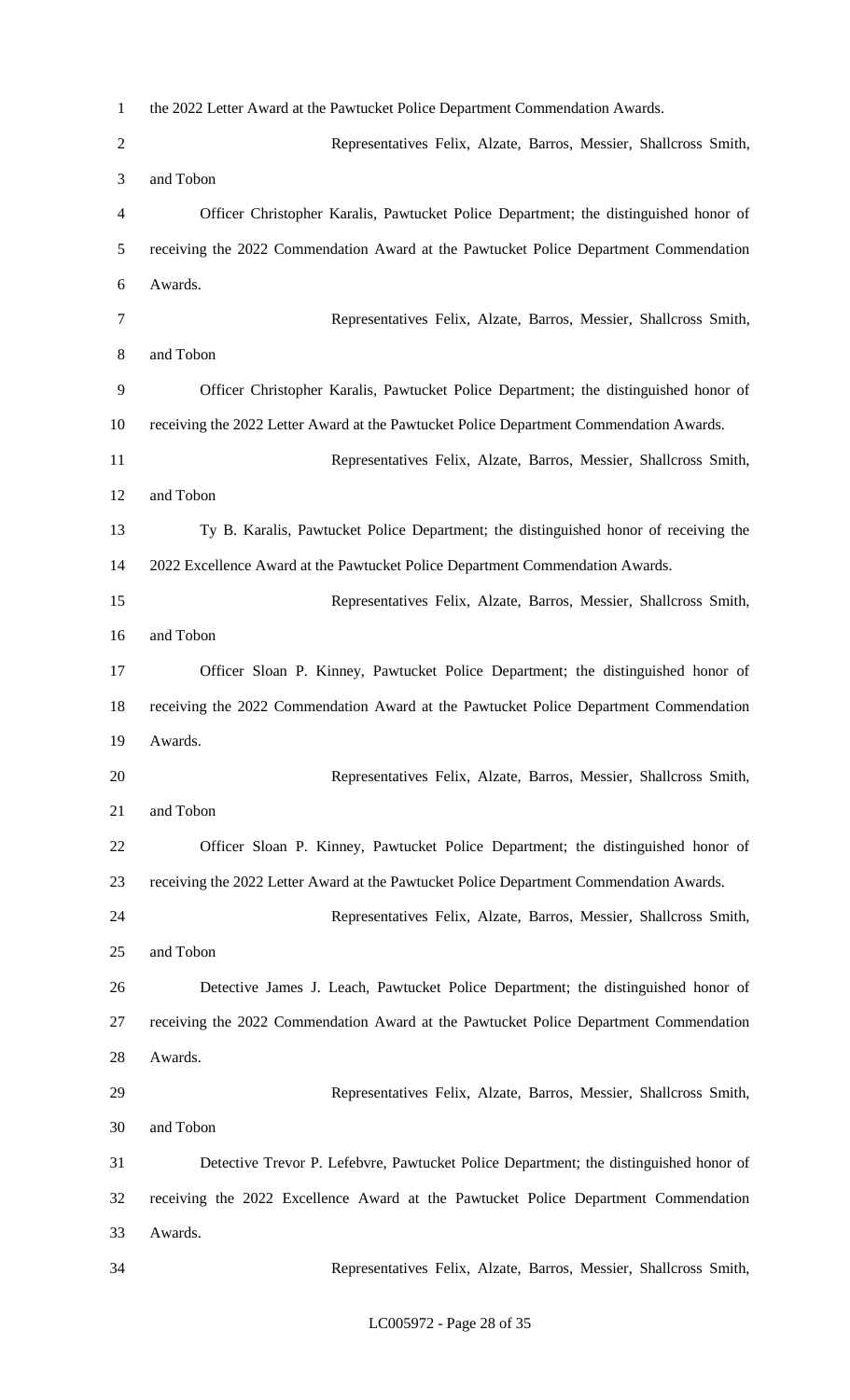and Tobon

| $\overline{2}$ | Detective Trevor P. Lefebvre, Pawtucket Police Department; the distinguished honor of     |
|----------------|-------------------------------------------------------------------------------------------|
| 3              | receiving the 2022 Letter Award at the Pawtucket Police Department Commendation Awards.   |
| 4              | Representatives Felix, Alzate, Barros, Messier, Shallcross Smith,                         |
| 5              | and Tobon                                                                                 |
| 6              | Detective Craig S. Letourneau, Pawtucket Police Department; the distinguished honor of    |
| 7              | receiving the 2022 Letter Award at the Pawtucket Police Department Commendation Awards.   |
| 8              | Representatives Felix, Alzate, Barros, Messier, Shallcross Smith,                         |
| 9              | and Tobon                                                                                 |
| 10             | Officer Thomas Letourneau, Pawtucket Police Department; the distinguished honor of        |
| 11             | receiving the 2022 Merit Award at the Pawtucket Police Department Commendation Awards.    |
| 12             | Representatives Felix, Alzate, Barros, Messier, Shallcross Smith,                         |
| 13             | and Tobon                                                                                 |
| 14             | Detective Michael R. Magniussen, Pawtucket Police Department; the distinguished honor     |
| 15             | of receiving the 2022 Excellence Award at the Pawtucket Police Department Commendation    |
| 16             | Awards.                                                                                   |
| 17             | Representatives Felix, Alzate, Barros, Messier, Shallcross Smith,                         |
| 18             | and Tobon                                                                                 |
| 19             | Detective Michael R. Magniussen, Pawtucket Police Department; the distinguished honor     |
| 20             | of receiving the 2022 Merit Award at the Pawtucket Police Department Commendation Awards. |
| 21             | Representatives Felix, Alzate, Barros, Messier, Shallcross Smith,                         |
| 22             | and Tobon                                                                                 |
| 23             | Sergeant David A. Malkasian, Pawtucket Police Department; the distinguished honor of      |
| 24             | receiving the 2022 Commendation Award at the Pawtucket Police Department Commendation     |
| 25             | Awards.                                                                                   |
| 26             | Representatives Felix, Alzate, Barros, Messier, Shallcross Smith,                         |
| 27             | and Tobon                                                                                 |
| 28             | Officer Gregory J. Malo, Pawtucket Police Department; the distinguished honor of          |
| 29             | receiving the 2022 Excellence Award at the Pawtucket Police Department Commendation       |
| 30             | Awards.                                                                                   |
| 31             | Representatives Felix, Alzate, Barros, Messier, Shallcross Smith,                         |
| 32             | and Tobon                                                                                 |
| 33             | Officer Gregory J. Malo, Pawtucket Police Department; the distinguished honor of          |
| 34             | receiving the 2022 Letter Award at the Pawtucket Police Department Commendation Awards.   |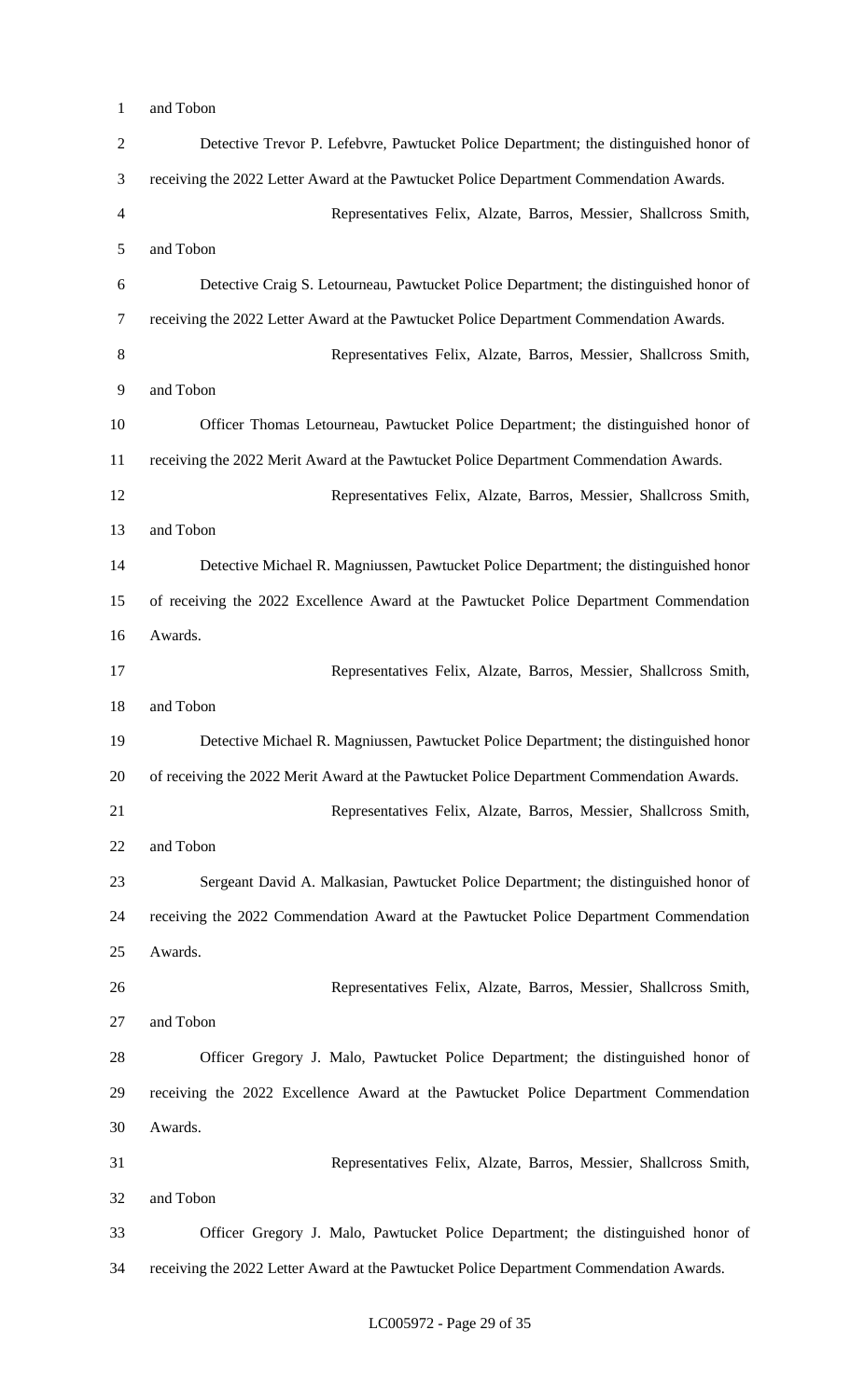Representatives Felix, Alzate, Barros, Messier, Shallcross Smith, and Tobon Officer Gregory Martin, Pawtucket Police Department; the distinguished honor of receiving the 2022 Excellence Award at the Pawtucket Police Department Commendation Awards. Representatives Felix, Alzate, Barros, Messier, Shallcross Smith, and Tobon Officer Justin P. McCabe, Pawtucket Police Department; the distinguished honor of receiving the 2022 Merit Award at the Pawtucket Police Department Commendation Awards. Representatives Felix, Alzate, Barros, Messier, Shallcross Smith, and Tobon Officer Justin P. McCabe, Pawtucket Police Department; the distinguished honor of receiving the 2022 Excellence Award at the Pawtucket Police Department Commendation Awards. Representatives Felix, Alzate, Barros, Messier, Shallcross Smith, and Tobon Officer Justin P. McCabe, Pawtucket Police Department; the distinguished honor of receiving the 2022 Letter Award at the Pawtucket Police Department Commendation Awards. Representatives Felix, Alzate, Barros, Messier, Shallcross Smith, and Tobon Officer John N. McComiskey, Pawtucket Police Department; the distinguished honor of receiving the 2022 Excellence Award at the Pawtucket Police Department Commendation Awards. Representatives Felix, Alzate, Barros, Messier, Shallcross Smith, and Tobon Detective Sergeant David R. Medeiros, Pawtucket Police Department; the distinguished honor of receiving the 2022 Excellence Award at the Pawtucket Police Department Commendation Awards. Representatives Felix, Alzate, Barros, Messier, Shallcross Smith, and Tobon Detective Sergeant David R. Medeiros, Pawtucket Police Department; the distinguished honor of receiving the 2022 Letter Award at the Pawtucket Police Department Commendation Awards. Representatives Felix, Alzate, Barros, Messier, Shallcross Smith,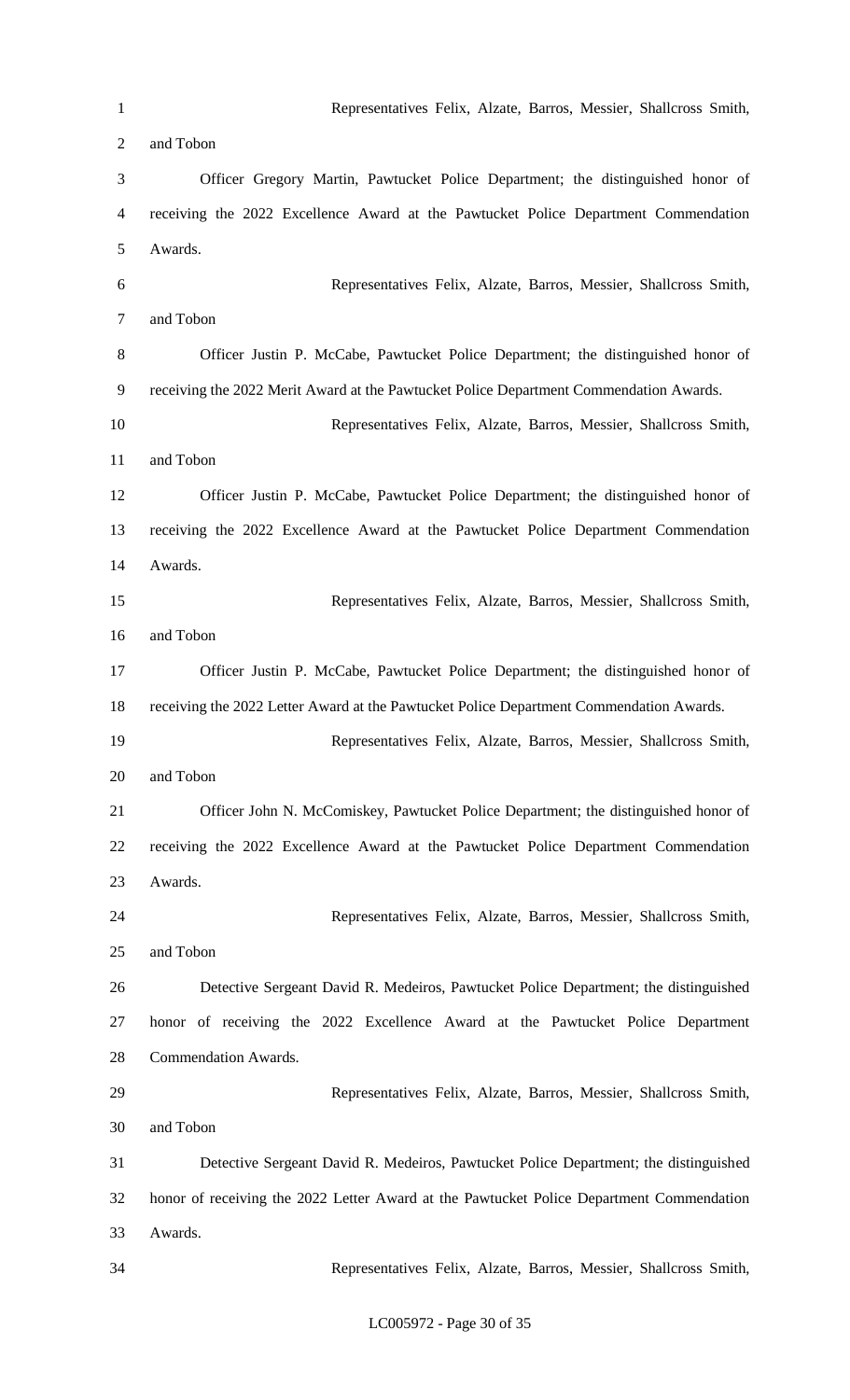and Tobon

| $\overline{2}$ | Detective Christopher M. Miller, Pawtucket Police Department; the distinguished honor      |
|----------------|--------------------------------------------------------------------------------------------|
| 3              | of receiving the 2022 Letter Award at the Pawtucket Police Department Commendation Awards. |
| $\overline{4}$ | Representatives Felix, Alzate, Barros, Messier, Shallcross Smith,                          |
| 5              | and Tobon                                                                                  |
| 6              | Officer Tyler Mobrice, Pawtucket Police Department; the distinguished honor of             |
| 7              | receiving the 2022 Commendation Award at the Pawtucket Police Department Commendation      |
| 8              | Awards.                                                                                    |
| 9              | Representatives Felix, Alzate, Barros, Messier, Shallcross Smith,                          |
| 10             | and Tobon                                                                                  |
| 11             | Officer Tyler Mobrice, Pawtucket Police Department; the distinguished honor of             |
| 12             | receiving the 2022 Excellence Award at the Pawtucket Police Department Commendation        |
| 13             | Awards.                                                                                    |
| 14             | Representatives Felix, Alzate, Barros, Messier, Shallcross Smith,                          |
| 15             | and Tobon                                                                                  |
| 16             | Officer Tyler Mobrice, Pawtucket Police Department; the distinguished honor of             |
| 17             | receiving the 2022 Letter Award at the Pawtucket Police Department Commendation Awards.    |
| 18             | Representatives Felix, Alzate, Barros, Messier, Shallcross Smith,                          |
| 19             | and Tobon                                                                                  |
| 20             | Officer Neftali Ortiz-Carrasquillo, Pawtucket Police Department; the distinguished honor   |
| 21             | of receiving the 2022 Commendation Award at the Pawtucket Police Department Commendation   |
| 22             | Awards.                                                                                    |
| 23             | Representatives Felix, Alzate, Barros, Messier, Shallcross Smith,                          |
| 24             | and Tobon                                                                                  |
| 25             | Officer Neftali Ortiz-Carrasquillo, Pawtucket Police Department; the distinguished honor   |
| 26             | of receiving the 2022 Letter Award at the Pawtucket Police Department Commendation Awards. |
| 27             | Representatives Felix, Alzate, Barros, Messier, Shallcross Smith,                          |
| 28             | and Tobon                                                                                  |
| 29             | Officer David Palmer, Pawtucket Police Department; the distinguished honor of              |
| 30             | receiving the 2022 Letter Award at the Pawtucket Police Department Commendation Awards.    |
| 31             | Representatives Felix, Alzate, Barros, Messier, Shallcross Smith,                          |
| 32             | and Tobon                                                                                  |
| 33             | Officer Nicholas Patrie, Pawtucket Police Department; the distinguished honor of           |
| 34             | receiving the 2022 Merit Award at the Pawtucket Police Department Commendation Awards.     |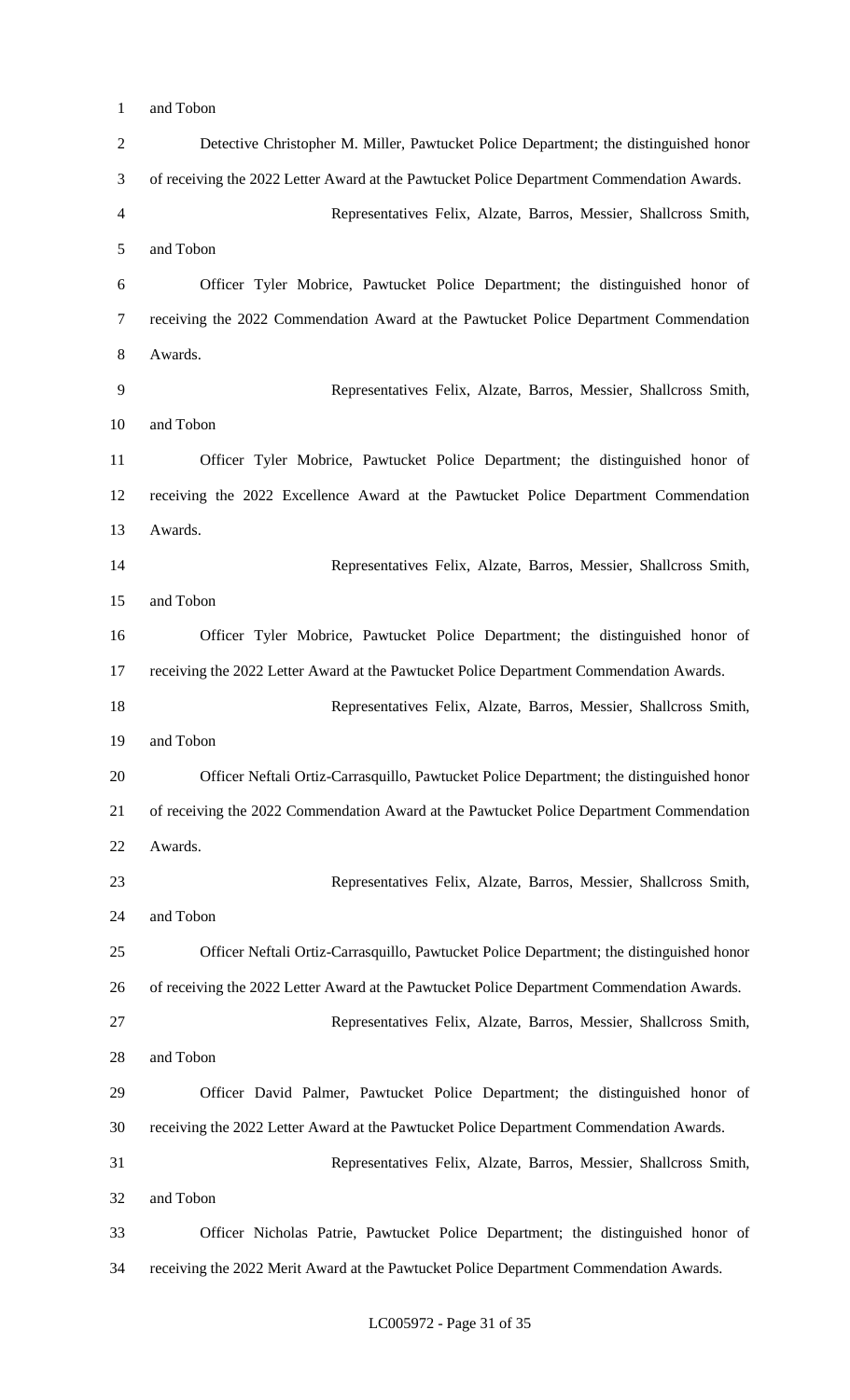Representatives Felix, Alzate, Barros, Messier, Shallcross Smith, and Tobon Officer Nicholas Patrie, Pawtucket Police Department; the distinguished honor of receiving the 2022 Commendation Award at the Pawtucket Police Department Commendation Awards. Representatives Felix, Alzate, Barros, Messier, Shallcross Smith, and Tobon Officer Nicholas Patrie, Pawtucket Police Department; the distinguished honor of receiving the 2022 Excellence Award at the Pawtucket Police Department Commendation Awards. Representatives Felix, Alzate, Barros, Messier, Shallcross Smith, and Tobon Officer Nicholas Patrie, Pawtucket Police Department; the distinguished honor of receiving the 2022 Letter Award at the Pawtucket Police Department Commendation Awards. Representatives Felix, Alzate, Barros, Messier, Shallcross Smith, and Tobon Detective Ernest R. Pendergrass, Jr., Pawtucket Police Department; the distinguished honor of receiving the 2022 Letter Award at the Pawtucket Police Department Commendation Awards. Representatives Felix, Alzate, Barros, Messier, Shallcross Smith, and Tobon Officer Noel Pichado, Pawtucket Police Department; the distinguished honor of receiving the 2022 Letter Award at the Pawtucket Police Department Commendation Awards. Representatives Felix, Alzate, Barros, Messier, Shallcross Smith, and Tobon Officer Anthony Richards, Pawtucket Police Department; the distinguished honor of receiving the 2022 Excellence Award at the Pawtucket Police Department Commendation Awards. Representatives Felix, Alzate, Barros, Messier, Shallcross Smith, and Tobon Officer Anthony Richards, Pawtucket Police Department; the distinguished honor of receiving the 2022 Letter Award at the Pawtucket Police Department Commendation Awards. Representatives Felix, Alzate, Barros, Messier, Shallcross Smith, and Tobon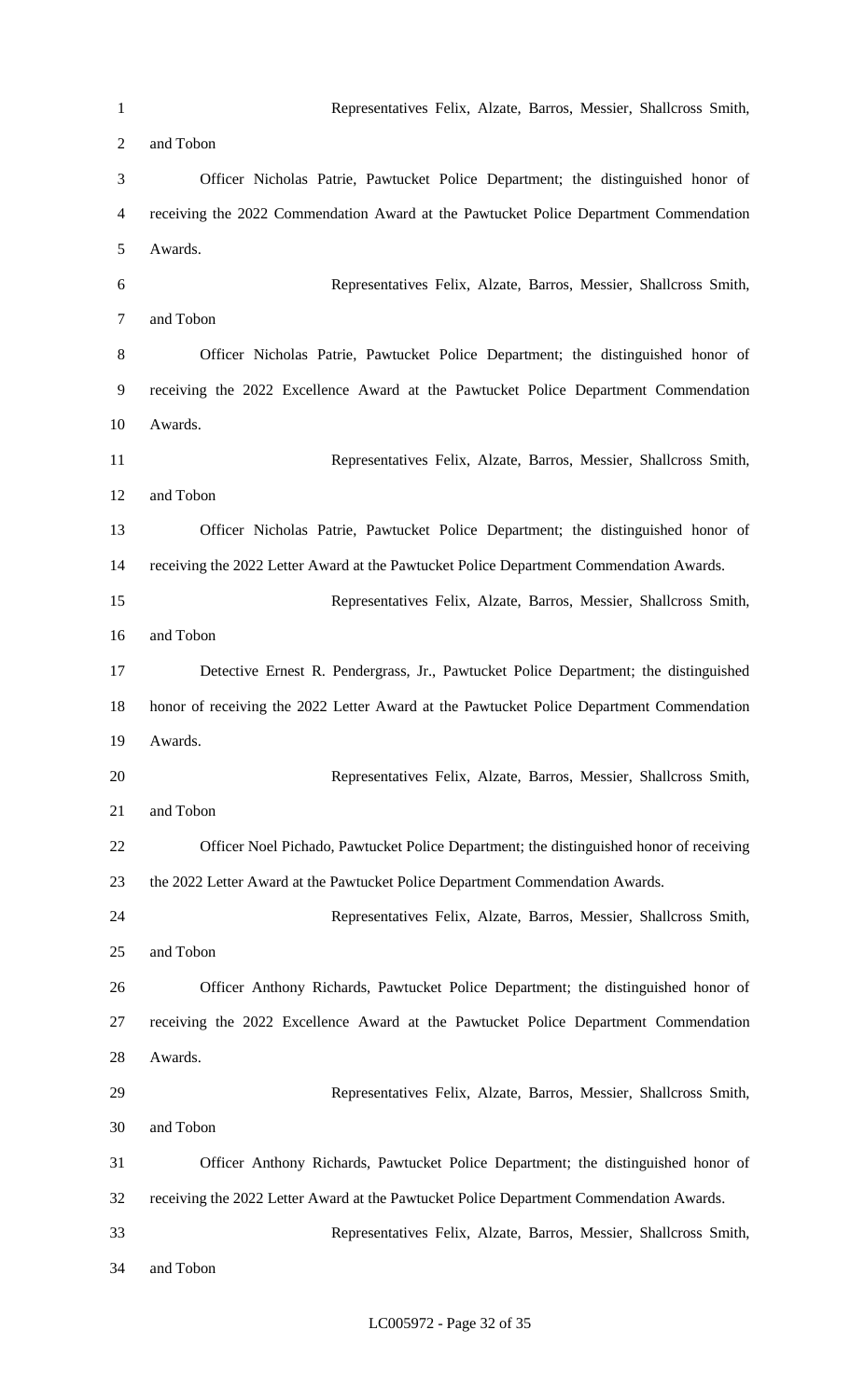Officer Christopher M. Serpa, Pawtucket Police Department; the distinguished honor of receiving the 2022 Merit Award at the Pawtucket Police Department Commendation Awards. Representatives Felix, Alzate, Barros, Messier, Shallcross Smith, and Tobon Officer Christopher M. Serpa, Pawtucket Police Department; the distinguished honor of receiving the 2022 Commendation Award at the Pawtucket Police Department Commendation Awards. Representatives Felix, Alzate, Barros, Messier, Shallcross Smith, and Tobon Officer Christopher M. Serpa, Pawtucket Police Department; the distinguished honor of receiving the 2022 Letter Award at the Pawtucket Police Department Commendation Awards. Representatives Felix, Alzate, Barros, Messier, Shallcross Smith, and Tobon Detective Keith Shillan, Pawtucket Police Department; the distinguished honor of receiving the 2022 Commendation Award at the Pawtucket Police Department Commendation Awards. Representatives Felix, Alzate, Barros, Messier, Shallcross Smith, and Tobon Detective Keith Shillan, Pawtucket Police Department; the distinguished honor of receiving the 2022 Letter Award at the Pawtucket Police Department Commendation Awards. Representatives Felix, Alzate, Barros, Messier, Shallcross Smith, and Tobon Officer Nicholas D. Sisto, Pawtucket Police Department; the distinguished honor of receiving the 2022 Excellence Award at the Pawtucket Police Department Commendation Awards. Representatives Felix, Alzate, Barros, Messier, Shallcross Smith, and Tobon Detective Dennis Smith, Pawtucket Police Department; the distinguished honor of receiving the 2022 Commendation Award at the Pawtucket Police Department Commendation Awards. Representatives Felix, Alzate, Barros, Messier, Shallcross Smith, and Tobon Detective Dennis Smith, Pawtucket Police Department; the distinguished honor of receiving the 2022 Letter Award at the Pawtucket Police Department Commendation Awards.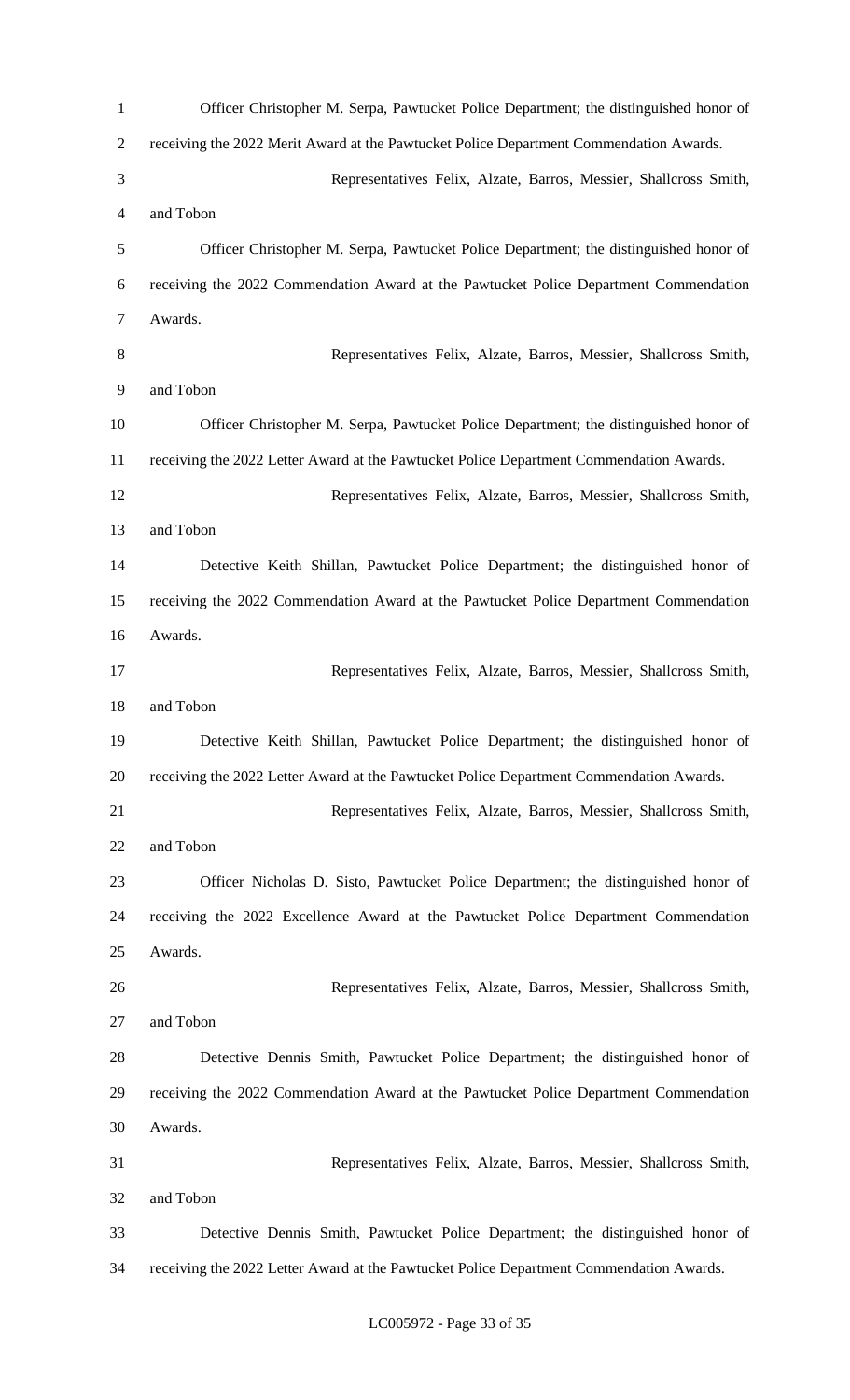Representatives Felix, Alzate, Barros, Messier, Shallcross Smith, and Tobon Detective Scott R. Sullivan, Pawtucket Police Department; the distinguished honor of receiving the 2022 Letter Award at the Pawtucket Police Department Commendation Awards. Representatives Felix, Alzate, Barros, Messier, Shallcross Smith, and Tobon Officer Allyson Tessier, Pawtucket Police Department; the distinguished honor of receiving the 2022 Excellence Award at the Pawtucket Police Department Commendation Awards. Representatives Felix, Alzate, Barros, Messier, Shallcross Smith, and Tobon Officer Andres Valencia, Pawtucket Police Department; the distinguished honor of receiving the 2022 Excellence Award at the Pawtucket Police Department Commendation Awards. Representatives Felix, Alzate, Barros, Messier, Shallcross Smith, and Tobon Sergeant Jess P. Venturini, Pawtucket Police Department; the distinguished honor of receiving the 2022 Letter Award at the Pawtucket Police Department Commendation Awards. Representatives Felix, Alzate, Barros, Messier, Shallcross Smith, and Tobon Officer Brian A. Vestri, Pawtucket Police Department; the distinguished honor of receiving the 2022 Excellence Award at the Pawtucket Police Department Commendation Awards. Representatives Felix, Alzate, Barros, Messier, Shallcross Smith, and Tobon Officer Nicholas J. Weakly, Pawtucket Police Department; the distinguished honor of receiving the 2022 Letter Award at the Pawtucket Police Department Commendation Awards. Representatives Felix, Alzate, Barros, Messier, Shallcross Smith, and Tobon Detective Austin Q. Webb, Pawtucket Police Department; the distinguished honor of receiving the 2022 Excellence Award at the Pawtucket Police Department Commendation Awards. Representatives Felix, Alzate, Barros, Messier, Shallcross Smith, and Tobon